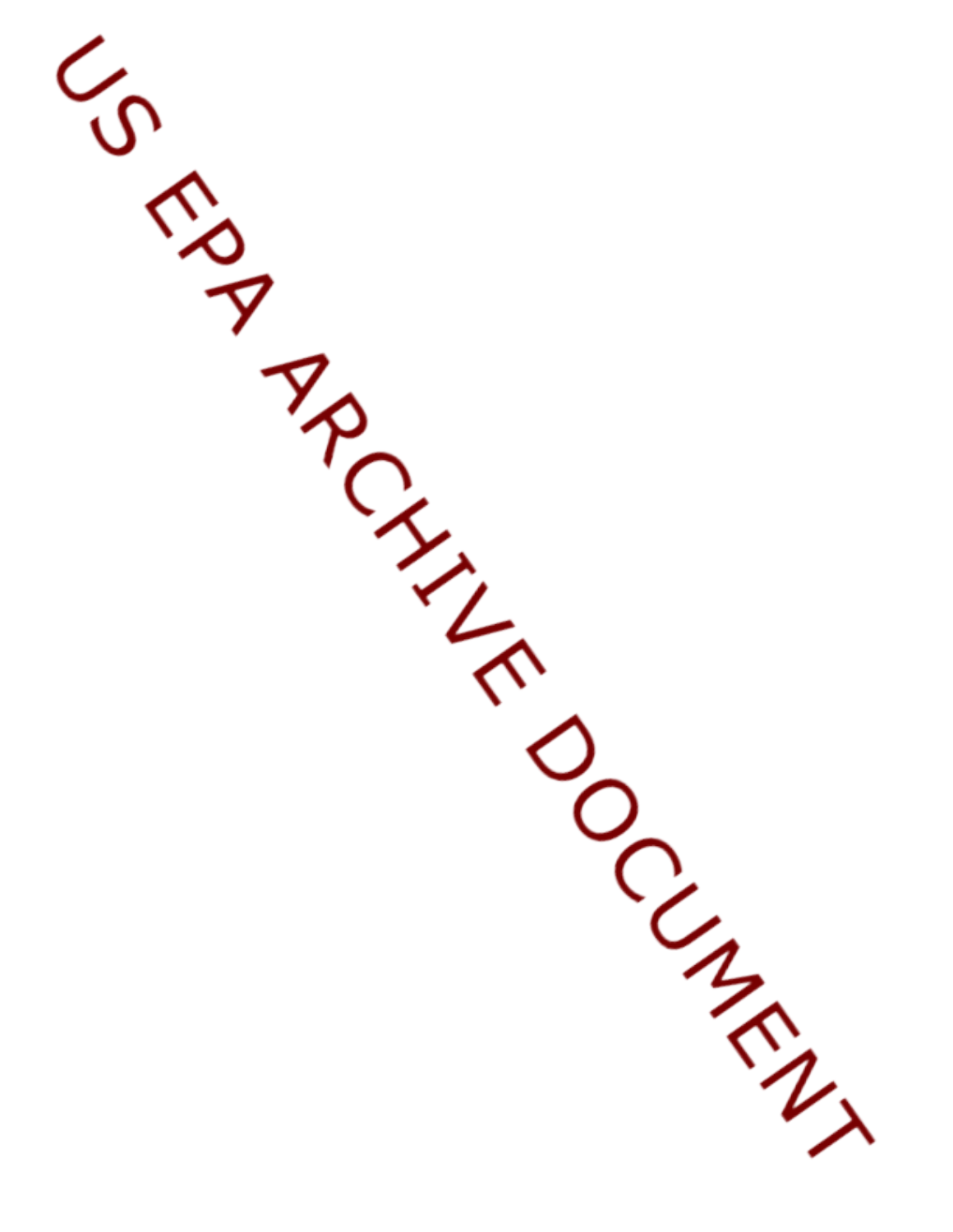### **AGENCY: ENVIRONMENTAL PROTECTION AGENCY (EPA)**

**TITLE: SmartWay Clean Diesel Finance Program** 

**ACTION: Request for Proposals (RFP)** 

**RFP NUMBER: OAR-OTAQ-08-04** 

# **CATALOG OF FEDERAL DOMESTIC ASSISTANCE NUMBER: 66.039**

**DATES:** The closing date and time for receipt of proposals is **June 9, 2008, 4:00 p.m., EST**. All hard copies of proposal packages must be received by the EPA contact identified in Section IV by **June 9, 2008, 4:00 p.m., EST** in order to be considered for funding. Electronic submissions must be submitted via www.Grants.gov by **June 9, 2008, 11:59 p.m., EST in order to be considered for funding**. Proposals received after the closing date and time will not be considered for funding. Final applications, including any additional information which is required by statute from the applicant, will be requested from those eligible entities whose proposal has been successfully evaluated and preliminarily recommended for award. In addition, EPA will host a Question and Answer session via teleconference on May 12, 2008 from 1-3 p.m., EST. If you would like to participant on this conference call, please contact Gwen Couts at Couts. Gwen@epa.gov or (202) 343-9347.

**SUMMARY:** This notice announces the availability of funds and solicits proposals for diesel emission reduction projects through national or multi-EPA regional innovative financing program(s).

**FUNDING/AWARDS:** The total estimated funding available under this competitive opportunity is approximately \$3 million. EPA anticipates awarding approximately 1-4 cooperative agreement(s) from this announcement, subject to availability of funds and the quality of proposals received.

# **CONTENTS BY SECTION**

- I. Funding Opportunity Description
- II. Award Information
- III. Eligibility Information
- IV. Proposal and Submission Information
- V. Proposal Review Information
- VI. Award Administration Information
- VII. Agency Contacts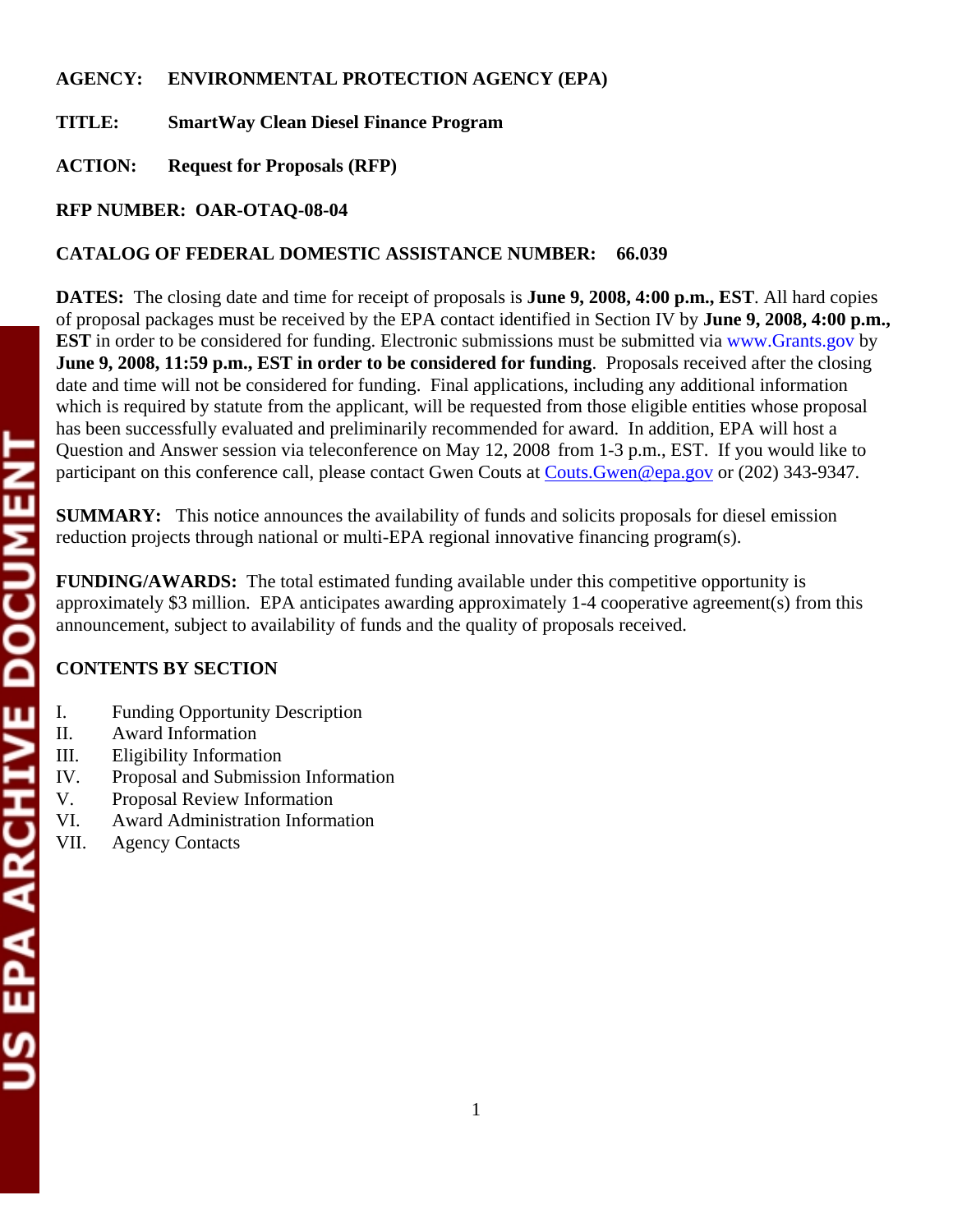### **I. FUNDING OPPORTUNITY DESCRIPTION**

### **A. Background**

The U.S. Environmental Protection Agency's (EPA)'s National Clean Diesel Campaign is announcing the opportunity to compete for funding assistance under the Energy Policy Act of 2005, Public Law 109-58, signed August 8, 2005 (EPAct2005). The Diesel Emissions Reduction National Program authorized by Title VII, Subtitle G (Sections 791 to 797) of the EPAct2005 allows EPA to offer cooperative agreements to eligible entities on a competitive basis to establish innovative financial programs, such as low cost loans, to fund diesel emissions reductions throughout the United States. Through separate solicitations, EPA Regional Offices may also offer cooperative agreements to eligible entities to establish innovative financial programs for eligible engine and equipment owners that reside within the EPA Region's States, Territories, and Tribal Lands. This announcement, however, is soliciting proposals from eligible entities for cooperative agreements to establish national or multi-EPA Regional innovative financial programs for eligible engine and equipment owners that reside anywhere in the United States. Note, there is no requirement in the EPA Regional cooperative agreement solicitations that the vehicles or equipment must operate exclusively within a State or Region.

EPA Headquarters will issue awards for eligible entities that propose innovative financing projects for vehicles or equipment that will be in the form of cooperative agreements, which must be used to achieve significant reductions in diesel emissions in terms of--(1) tons of pollution produced; and (2) diesel emissions exposure, particularly from fleets operating in areas designated by the Administrator as poor air quality areas.

Diesel emissions account for 6.3 million tons of oxides of nitrogen (NOx) and 305,000 tons of particulate matter (PM) in the national mobile emissions inventory (2004). The emissions are from a variety of onroad and nonroad vehicles, such as those used for freight, ports, transit, construction and agriculture.

Reducing emissions from diesel engines is one of the most important air quality challenges facing the country. Even with more stringent heavy-duty highway and nonroad engine standards set to take effect over the next decade, millions of diesel engines already in use will continue to emit large amounts of nitrogen oxides, particulate matter and air toxics, which contribute to serious public health problems such as premature deaths, asthma attacks, lost work days, and numerous other negative health impacts every year.

This RFP solicits proposals on a competitive basis for cooperative agreements to establish national or multi-EPA Regional innovative financial programs that will reduce diesel emissions on eligible vehicles and engines through a variety of diesel emissions reduction strategies and solutions including but not limited to the following: add-on verified emission control retrofit technologies or verified idle reduction technologies.

### **B. Scope of Work**

To apply under this RFP, applicants must submit proposals to establish a national or multi-EPA regional innovative financing program that results in diesel emissions reduction activities such as those described in the "*Diesel Emissions Reduction Proposal Areas"* below in B(2). In order to support the national focus of this solicitation, the cooperative agreement recipient must establish an innovative finance program for eligible vehicle and equipment owners that reside anywhere in the United States or are located in multiple EPA Regions. Proposed innovative financing may include, but is not limited to, the following: issuance of loan guarantees, equity investments that leverage additional funds, revolving loan funds, or issuance of tax exempt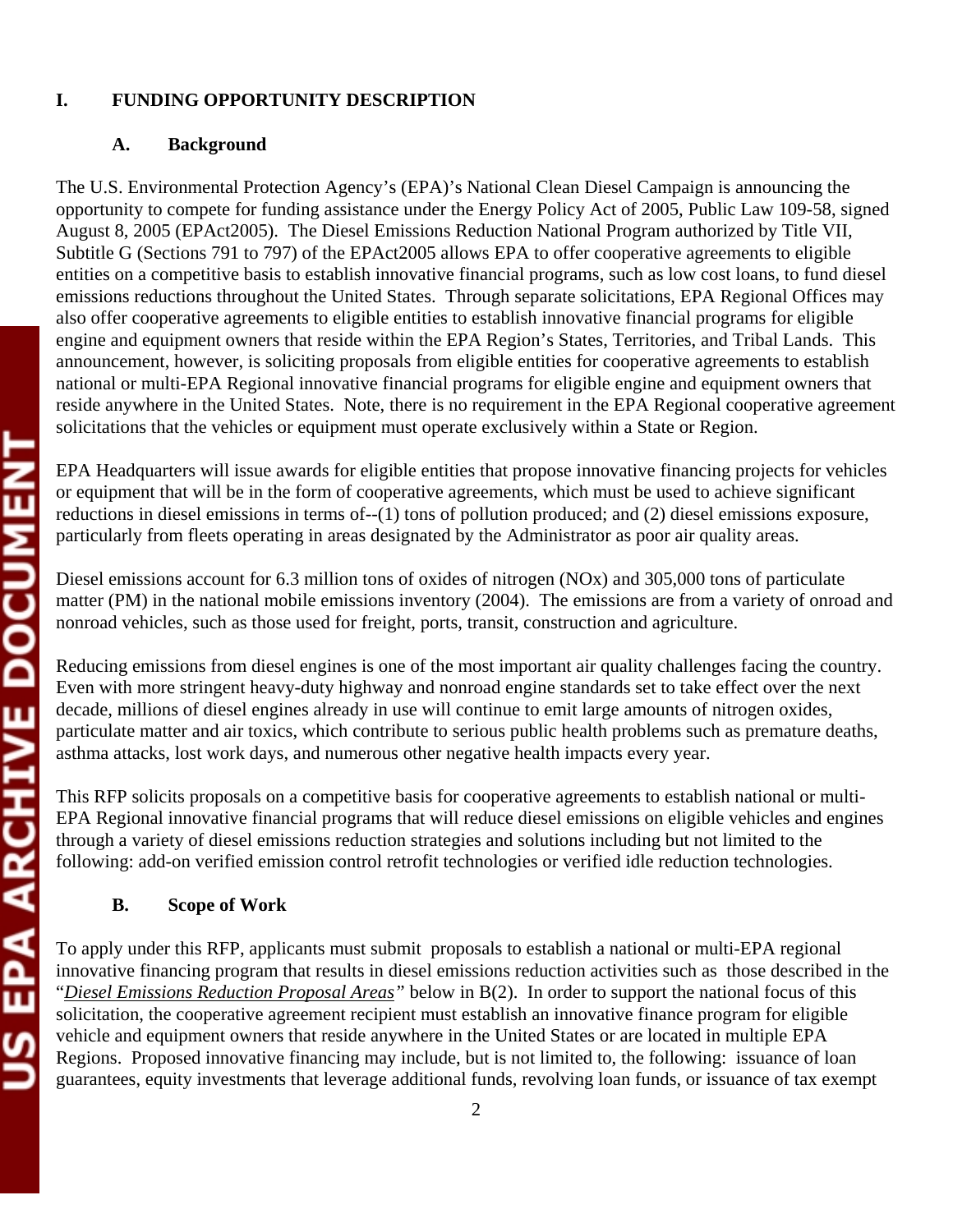or taxable bonds for low cost loan programs.

Note, any costs associated with the implementation of the innovative finance program, including administrative costs and expenses to establish the innovative finance program, are capped at 5% of the cooperative agreement award, unless otherwise noted below in "Examples of Finance Programs."

For the financing to be considered "innovative", the cooperative agreement recipient can meet this condition in one of several ways. First, the repayment term can be lengthened and/or the interest rate on a loan can be set at a rate lower than what the loan applicant would typically receive, thereby resulting in lower payments for the retrofitted engine or equipment. Second, the approval rate for the loan can be more flexible than typical for the applicant, thereby approving a loan that would not otherwise be approved for the retrofitted engine or equipment. Innovative projects include those where the loan recipient receives a unique financial incentive (i.e., greater than regular market rates or conditions) for the purchase of retrofitted vehicles or equipment.

In the first scenario, if the cooperative agreement recipient (or lender partner) uses a FICO (Fair Isaac Corporation) credit score as a means to set the interest rate, then the cooperative agreement recipient (or lender partner) would determine the interest rate and then offer a rate lower for this loan applicant. The interest rate should be set at an amount that provides sufficient incentive to select the loan for the retrofitted engine or equipment with an EPA or California Air Resources Board (CARB) verified emission control technology. For example, a sufficient incentive can be an interest rate that results in a monthly payment of \$100-\$200 less for the retrofitted engine or equipment than the non-retrofitted engine or equipment. The objective in this example is to offer a financial incentive to purchase a vehicle or piece of equipment that, as a result of a retrofit, emits less harmful emissions.

In the second scenario, the cooperative agreement recipient (or lender partner) would approve a loan that they would not normally approve because the cooperative agreement allows greater flexibility. For example, if a loan applicant seeks a loan for a \$50,000 retrofitted vehicle with an EPA or CARB verified emission control technology but would not normally receive a loan based on this purchase price and the applicant's credit, the cooperative agreement recipient (or partner lender) would approve this loan because the cooperative agreement award allows them to assume greater risk. The objective in this example is to increase the probability of approving a loan for a retrofitted engine or piece of equipment where under circumstances without the cooperative agreement award the loan applicant would be denied the loan.

#### **1. Examples of Finance Programs:**

*(a) Loan Guarantee*: The innovative finance program may be used as a loan guarantee whereby the funds are used to guarantee repayment of the loans made by a lending institution. Essentially, the cooperative agreement recipient would deposit funds into an escrow account to guarantee all or part of a loan for a retrofitted engine or equipment. Disbursement would not be requested until a guaranteed loan has been made by a participating financial institution. In the usual case, the funds would remain in escrow and be returned to the cooperative agreement recipient when all borrowers repaid the guaranteed loans. If there is a default, the cooperative agreement recipient would use the funds in the escrow account to make the lender whole for its losses. The losses may include the principal loaned out plus interest payments that had accrued at the time of the default (minus any payments made on the loan). The participating financial institutions should use industry standard recovery strategies, as a means to adjust the amount that would make them whole, before requesting payment from the cooperative agreement recipient (i.e., the recovered value of the retrofitted engine or equipment at accepted industry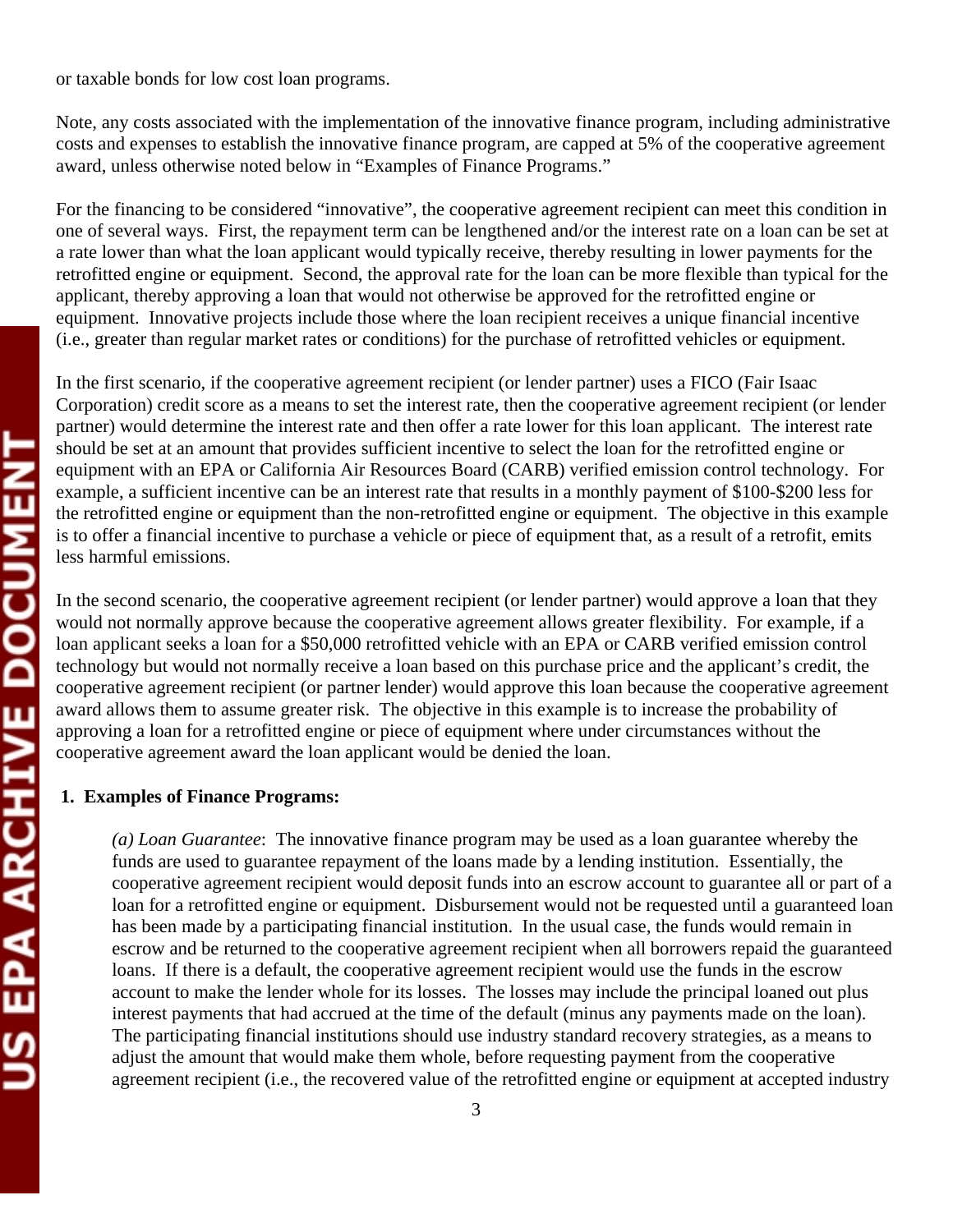rates). In these types of loans, neither the borrowers nor the participating financial institutions should be given the impression that the loans are guaranteed by the Federal Government. The loan is guaranteed by the cooperative agreement recipient (or lender partner). The escrow account must be properly structured in accordance with the standards of 64 Comp. Gen. 96, 98 (1984) to ensure that cooperative agreement funds transferred to the recipient are disbursements of assistance funds.

*(b) Bonds*: The finance program may be used to underwrite the cost of issuing a bond which is then used to create innovative loans to support EPAct2005 eligible activities. The expense cap of 5% does not apply to bonds. In the case of bonds, the entire cooperative agreement award can be used for eligible bond expenses as described below. A bond is a certificate, evidence of a debt, or written promise on which the issuing entity promises to pay the bondholders a specified amount of interest for a specified length of time, and to repay the loan on the expiration date. For EPAct2005 purposes, the capital raised by issuing a bond would be used to create an innovative finance program that lends funds at low interest rates for the purchase of a retrofitted engine or piece of equipment. There are a number of different types of bonds that may be appropriate for this program including both taxable and tax-exempt bonds.

Eligible bond expenses include, but are not limited to, bond issuance fees, bond counsel and bank attorney fees, underwriter fees, trustee fees, and bond insurance. Applicants are strongly encouraged to speak with the appropriate financial experts, or partner with a State or local agency that has experience in issuing bonds, such as an Economic Development Agency. The cooperative agreement recipient must demonstrate their authority to issue bonds and must use the bond funds to create a loan program that meets EPAct2005's statutory requirements. For more information on the use of bonds to support environmental objectives, please see: [http://www.epa.gov/efinpage/guidebook.htm.](http://www.epa.gov/efinpage/guidebook.htm) EPA's Environmental Finance Advisory Board has also issued a recent report on innovative financing for reducing diesel emissions: <http://www.epa.gov/efinpage/efab/LetterSJ110107.pdf>.

*(c) Equity Investment*: An equity investment is the use of cooperative agreement funds to leverage additional funds from a lending institution. For example, the cooperative agreement recipient may take the cooperative agreement funds and borrow funds from another lending institution at a lower interest rate based on the cooperative agreement funds available to the recipient. The lower interest rate comes from the blending of cooperative agreement funds and borrowed funds at lower market rates. This investment may lower the cooperative agreement recipient's overall cost of capital and enable it to finance retrofitted engines and equipment at a cost lower than if the cooperative agreement recipient had not received the cooperative agreement award.

*(d) Revolving Loan Fund (RLF):* An RLF provides funding for a cooperative agreement recipient to capitalize a revolving loan fund for EPAct2005 purposes. An RLF cooperative agreement recipient must use at least 85 percent of the awarded funds to capitalize and implement an RLF, while the remaining 15 percent can be used for implementation expenses, such as administrative costs. RLFs generally are used to provide no-interest or low-interest loans which must be used for EPAct2005 eligible purposes. The difference between an RLF and an equity investment is that the RLF uses the cooperative agreement funds as the sole source of capital for the loan program, whereas an equity investment combines the cooperative agreement funds and leveraged funds for the loan program.

### **2. Diesel Emissions Reduction Proposal Areas**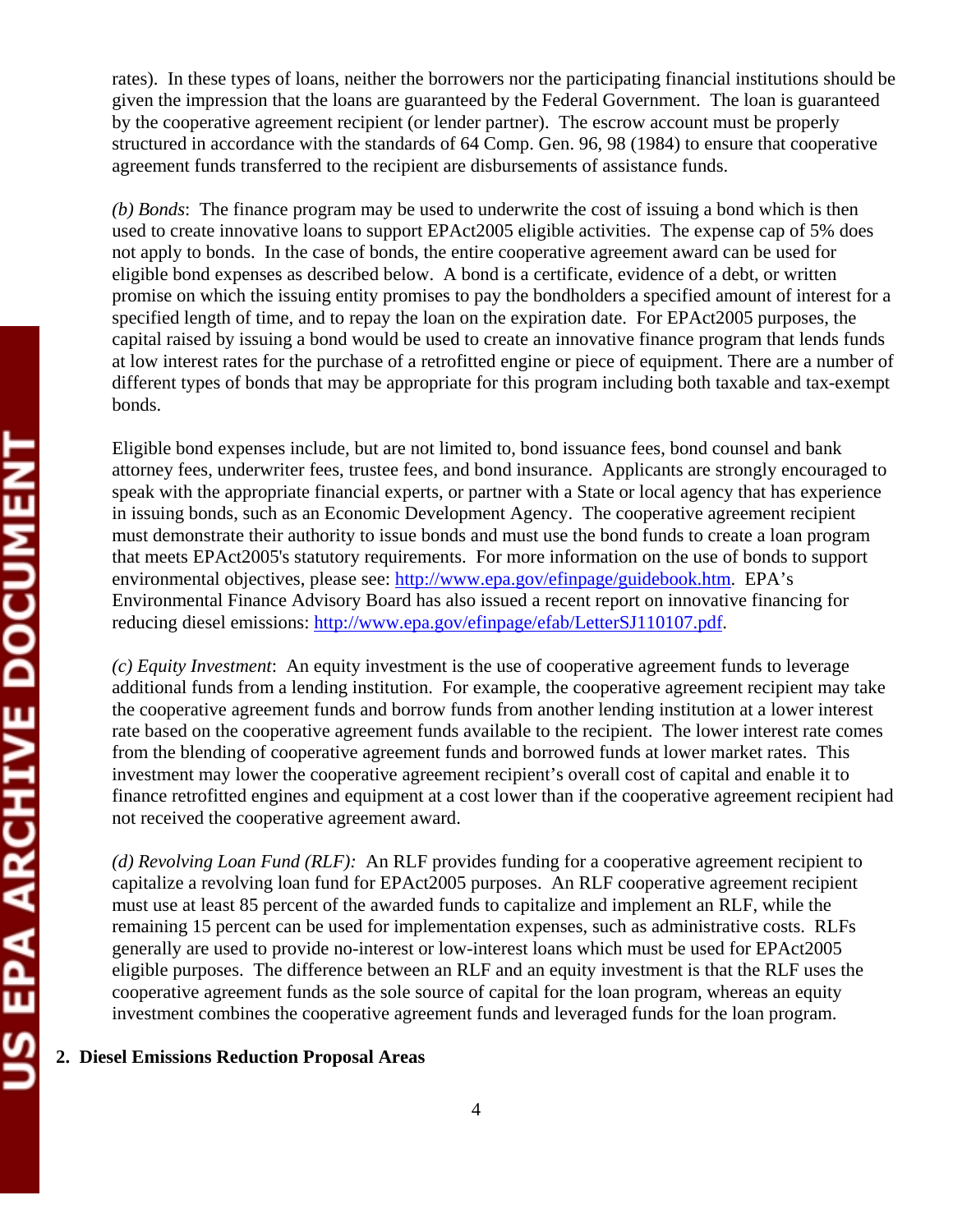The Diesel Emissions Reduction Program addresses pollution from diesel vehicles and equipment that are currently used for either onroad or nonroad<sup>[1](#page-5-0)</sup> applications. Eligible vehicles, engines and equipment may include, but are not limited to: buses; medium-duty or heavy-duty trucks; marine engines; locomotives; and nonroad engines or vehicles used in: i) construction; ii) handling or cargo (including at a port or airport); iii) agriculture; iv) mining; or v) energy production<sup>2</sup>. Projects may include, but are not limited to, a variety of diesel emissions reductions solutions as described more fully below such as: add-on emission control retrofit technologies or idle reduction technologies. Equipment that is used for testing emissions and/or fueling infrastructure costs is not eligible for funding.

NOTE: New emission standards in the highway sector took affect in 2007 and will affect future model year highway heavy-duty vehicles and engines. For nonroad engines, new EPA standards will be phased in starting in 2008. Emission reductions from retrofits of post-2007 and post-2008 vehicles, engines and equipment will be considered, if the technologies, devices or systems proposed in the proposal package will achieve emissions reductions beyond that required by EPA regulations at the time of engine certification.

*(a) Vehicle and Equipment Retrofit*: This proposal area applies to low-cost financing for the purchase of vehicles or equipment retrofitted with EPA or CARB verified emission control technology. This proposal area includes up to 100% financing for used pre-2007 on-highway vehicles (e.g., heavy-duty trucks) with verified emission control technologies, or up to 100% financing for new or used pieces of equipment (e.g., bulldozer) with verified emission control technology. These funds can be used to finance the purchase of the entire vehicle or equipment.

Retrofit technologies may include, but are not limited to, the following: EPA verified emission control technologies (for example, those installed in the exhaust system like oxidation catalysts and flow through particulate matter filters or systems that include crankcase control, like a closed crankcase filtration system, and engine re-calibrations), and CARB verified emission control technologies. The innovative financing will cover up to 100% of the costs of the vehicle or equipment retrofitted with the verified emission control technology. A list of EPA verified technologies is available at [http://www.epa.gov/otaq/retrofit/verif-list.htm.](http://www.epa.gov/otaq/retrofit/verif-list.htm) A list of CARB verified technologies is available at [http://www.arb.ca.gov/diesel/verdev/vt/cvt.htm.](http://www.arb.ca.gov/diesel/verdev/vt/cvt.htm)

*(b) Idle Reduction Technologies* (EPAct2005, Section 792(d)(1)(B)): An idle reduction project is defined as the installation of a technology or device that (1) is installed in one or more of the following vehicle(s) or equipment: a bus; a medium-duty or heavy-duty truck; a marine engine; a locomotive; or a nonroad engine or vehicle used in construction, handling of cargo (including at a port or airport), agriculture, mining, or energy production; or is installed in the ground; (2) is designed to provide services (such as heat, air conditioning, and/or electricity) to vehicles and equipment that would otherwise require the operation of the main drive engine while the vehicle is temporarily parked or remains stationary; and (3) reduces unnecessary idling of the main drive engine of such vehicles or equipment. The reduction in idling must also lower emissions. EPA has verified four categories of idle reduction technologies: (1) auxiliary power units and generator sets; (2) battery air conditioning

1

2

<span id="page-5-0"></span><sup>1</sup> Highway sources include vehicles used on roads for transportation of passengers and freight. These sources are also sometimes referred to as onroad sources. Nonroad sources include vehicles, engines, and equipment used for construction, agriculture, nonroad transportation, recreation, and other purposes. These sources are also sometimes referred to as off-road sources. Within these broad categories, highway and nonroad sources are further distinguished by size, weight, use and/or horsepower.

<span id="page-5-1"></span>Eligible nonroad engines used for energy production include, but are not limited to, stationary generators and pumps.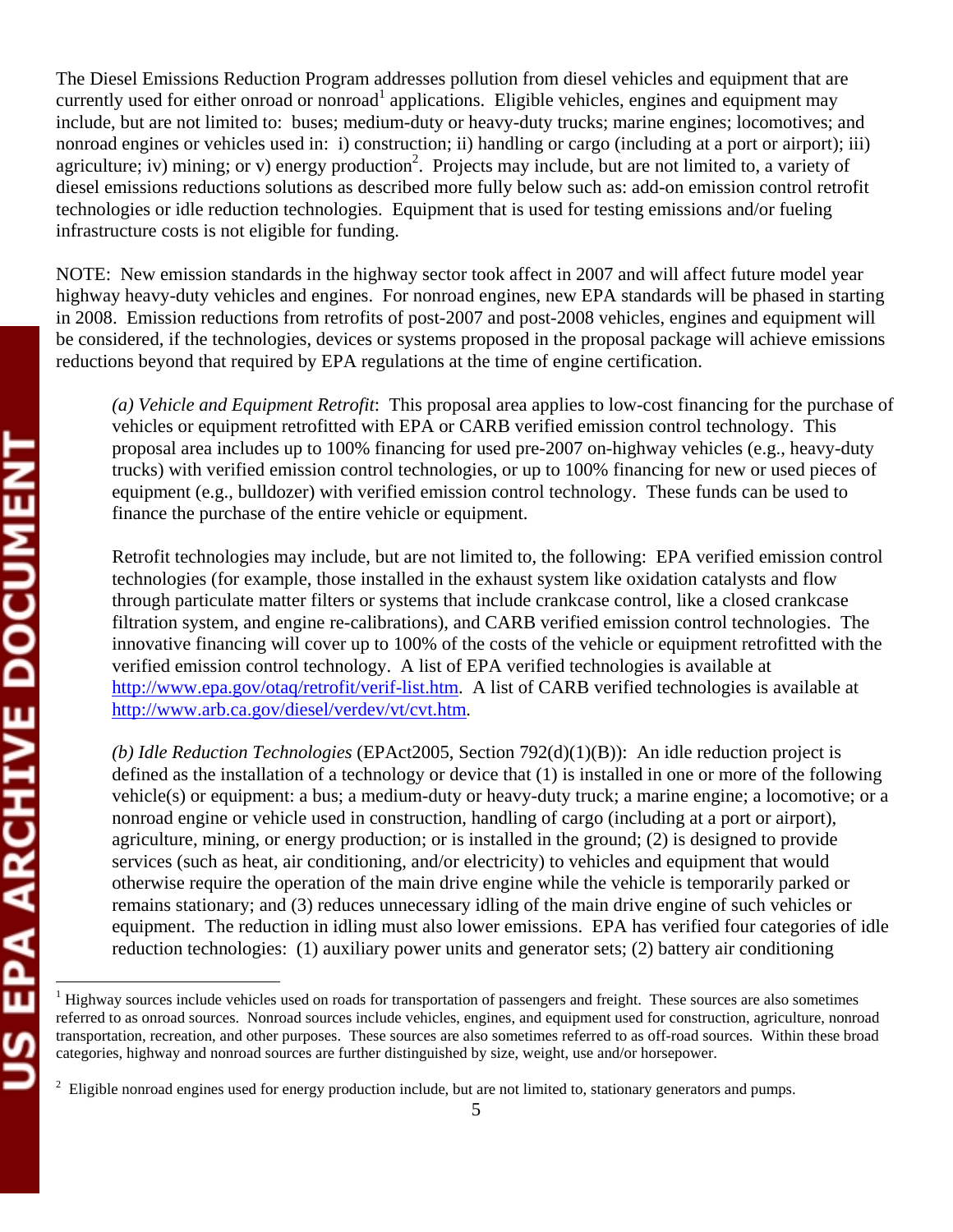systems and thermal storage systems; (3) electrified parking spaces (truck stop electrification); and (4) fuel operated heaters. The innovative financing will cover up to 100% of the costs of these idle reduction technologies. To determine if a particular technology fits under one of these categories please see [http://www.epa.gov/otaq/diesel/idle-ncdc.htm.](http://www.epa.gov/otaq/diesel/idle-ncdc.htm)

In addition to the information described in the Diesel Emissions Reduction Proposal Areas listed below, all proposed projects should describe how they address the following programmatic priorities:

- i. Maximize public health benefits;
- ii. Are the most cost-effective;
- iii. Are in areas with high population density, that are poor air quality areas (including nonattainment or maintenance of national ambient air quality standards for a criteria pollutant; Federal Class I areas; or areas with toxic air pollutant concerns);
- iv. Are in areas that receive a disproportionate quantity of air pollution from diesel fleets, including truck stops, ports, rail yards, terminals, and distribution centers or that use a community-based multistakeholder collaborative process to reduce toxic emissions;
- v. Include a retrofitted vehicle or equipment with a verified technology that has a long expected useful life;
- vi. Maximize the useful life of any retrofitted vehicle or equipment with a verified technology funded by the eligible entity;
- vii. Conserve diesel fuel; and
- viii. Utilize ultra low sulfur diesel fuel (15 parts per million of sulfur content) ahead of EPA's mandate (for nonroad projects).

# **3. Eligible Projects: Summary of What EPA Will Fund**

- If an innovative finance project involves vehicles or equipment retrofitted with a verified emission control technology, then the program will finance: up to 100% of the cost of the vehicle or equipment retrofitted with verified emission control technology.
- If an innovative finance project involves installation of idle reduction technology, the program will finance: up to 100% of the cost of idling reduction technology.

# **C. EPA Strategic Plan Linkage and Anticipated Outcomes/Outputs**

Pursuant to Section 6a of EPA Order 5700.7, *"Environmental Results under EPA Assistance Agreements,"* EPA must link proposed assistance agreements to the Agency's Strategic Plan. EPA also requires that cooperative agreement recipients adequately describe environmental outputs and environmental outcomes to be achieved under assistance agreements [http://www.epa.gov/ogd/grants/award/5700.7.pdf\)](http://www.epa.gov/ogd/grants/award/5700.7.pdf).

# **1. Linkage to EPA Strategic Plan:**

All proposals must support Goal 1 of EPA's 2003-2008 Strategic Plan, Clean Air and Global Climate Change; Objective 1.1: Healthier Outdoor Air, which states, "Through 2010…[EPA will]…protect human health and the environment by attaining and maintaining health-based air-quality standards and reducing the risk from toxic air pollutants" (http://[www.epa.gov/ocfo/plan/2003sp.pdf](http://www.epa.gov/ocfo/plan/2003sp.pdf)). Projects funded under this RFP must reduce emissions from diesel fleets, thereby reducing local and regional air pollution.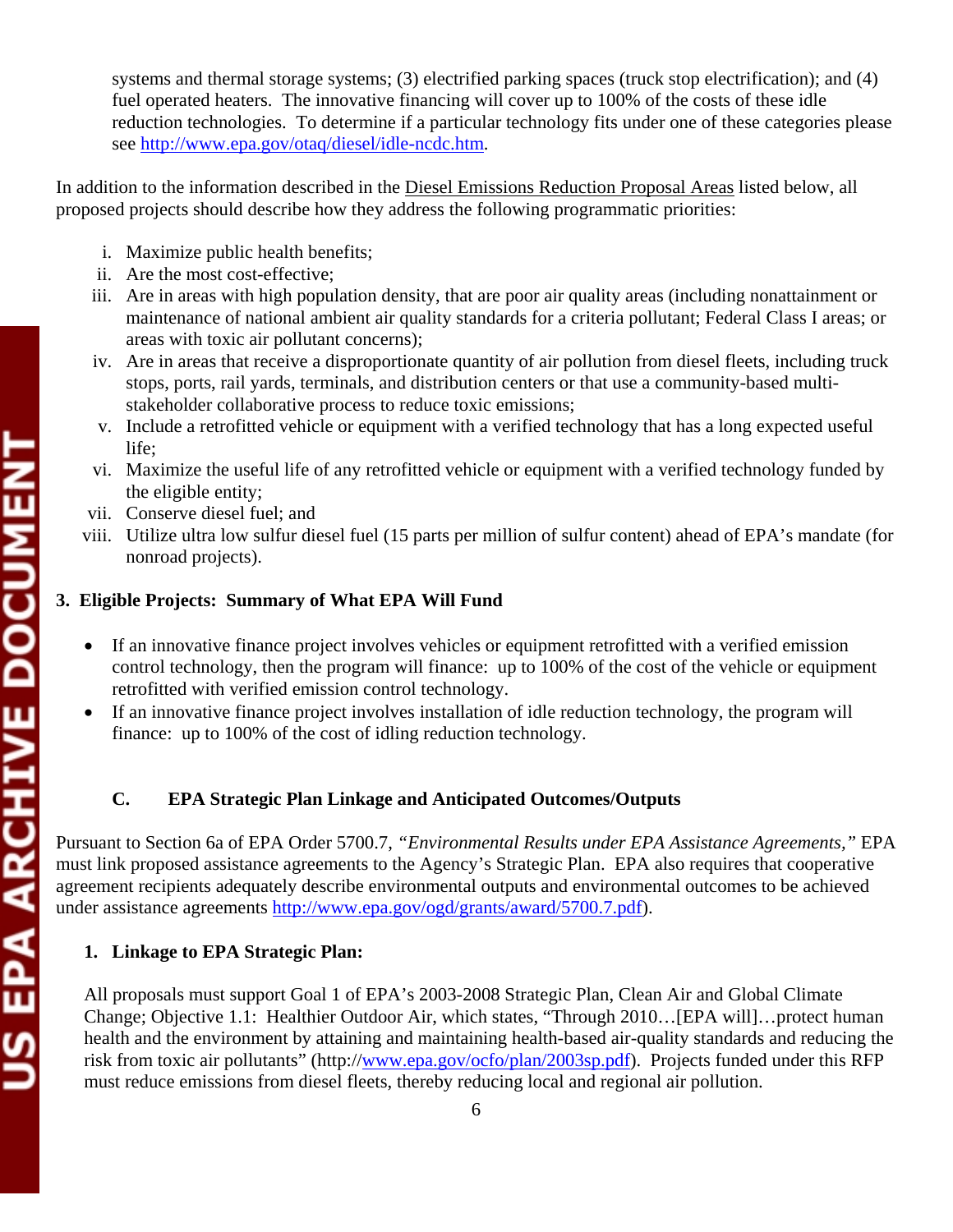#### **2. Outputs:**

The term "output" means an environmental activity, effort and/or associated products related to an environmental goal and objective that will be produced or provided over a period of time or by a specified date. Outputs may be quantitative or qualitative but must be measurable during an assistance agreement funding period. Proposals must include a description of how assistance agreement recipients will track and measure progress towards the environmental goal throughout the assistance agreement period.

- Expected **outputs** from the projects to be funded under this solicitation may include but are not limited to the following:
	- o Number and amount of innovative financing loans awarded
	- o Number of engines/vehicles/equipment retrofitted or replaced
	- o Annual pounds or tons of fine particulate matter (PM2.5), nitrogen oxides (NOx), greenhouse gases (GHG) and/or volatile organic compound (VOCs) reduced; or cost effectiveness of project  $(in $/ton or $/lb)$
	- o Health benefits achieved (health benefits may be measured by numbers of illnesses, health care costs, or missed work/school days avoided).

To estimate some of the anticipated outputs of your proposal, (e.g. pollution reduced), EPA encourages you to use the Diesel Emissions Quantifier found at http://cfpub.epa.gov/quantifier/view/index.cfm. Another tool is the National Mobile Inventory Model [\(http://www.epa.gov/otaq/nmim.htm](http://www.epa.gov/otaq/nmim.htm)). This tool must be used for State Implementation Plan calculations. For technical assistance regarding this tool, please email [mobile@epa.gov.](mailto:mobile@epa.gov)

If you are unable to use these models, please describe your methodology for estimating or determining outputs in detail. Emission reduction estimates and measurements for a verified technology should be based on demonstrated emissions reductions and emission factors listed on EPA or CARB's verified technology list. Pre-retrofit and post-retrofit emissions testing and/or monitoring are not an eligible use of EPA funds under this assistance agreement program.

#### **3. Outcomes:**

The term "outcome" means the result, effect or consequence that will occur from carrying out an environmental program or activity that is related to an environmental or programmatic goal or objective. Outcomes may be environmental, behavioral, health-related or programmatic in nature, but must be quantitative. They may not necessarily be achievable within an assistance agreement funding period. Proposals must include a description of project outcomes resulting from the project outputs.

Expected **outcomes** from projects funded under this solicitation may include but are not limited to the following:

o Developed innovative finance concepts that result in lower interest rates or higher approval rates as a means to retrofit used pre-2007 on-highway vehicles with EPA or CARB verified emission control technologies, or to retrofit existing engines or equipment with verified idle reduction technologies; and where knowledge of these innovative finance concepts can be disseminated through published articles, posted on websites, and included in general outreach to the public.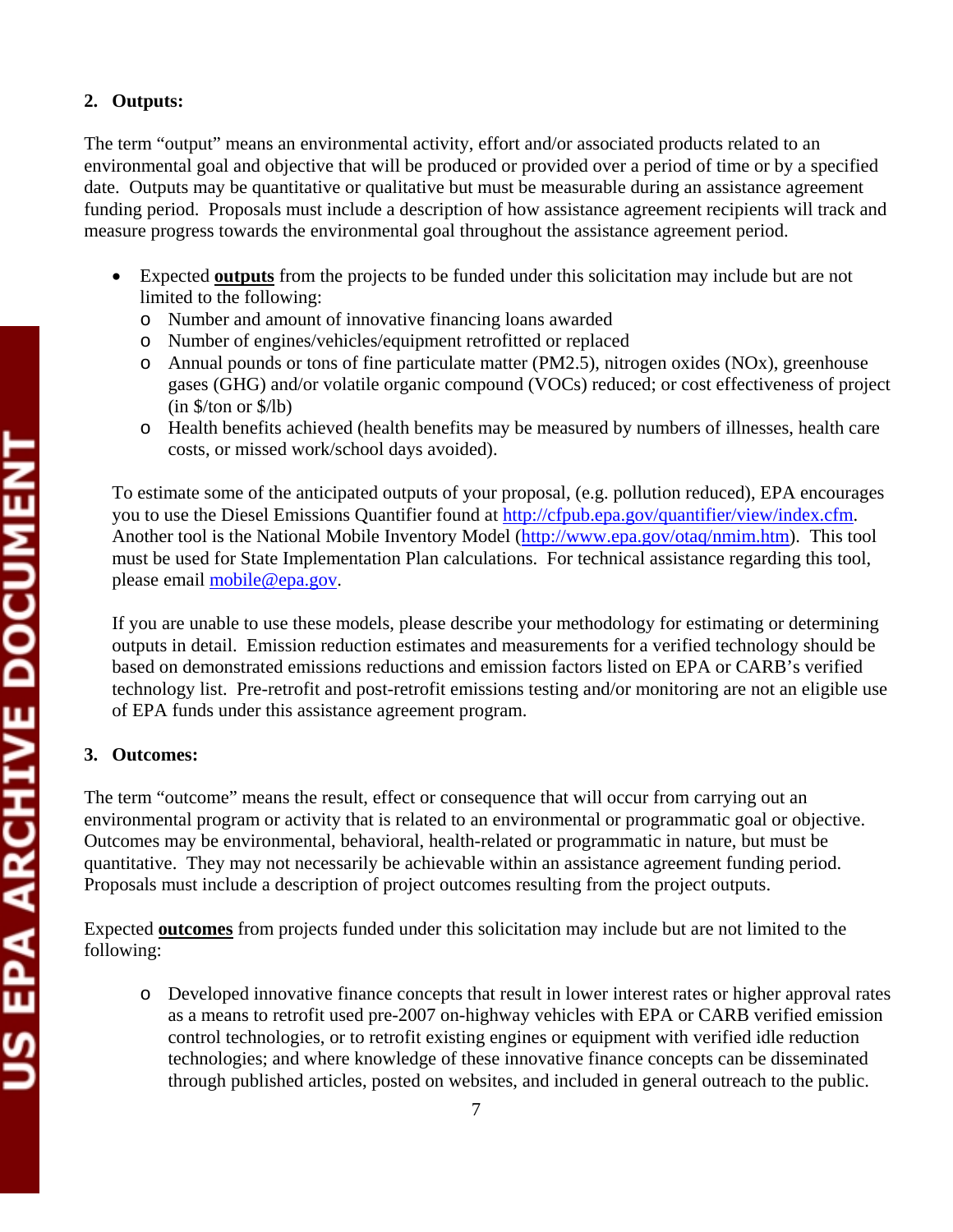- o Reduced harmful emissions from diesel fleets across the country.
- o Enhanced experience among financial institutions offering innovative financing, dealerships or distributors selling eligible retrofitted diesel engines and/or equipment, and manufacturers of EPA and/or CARB verified emission control technologies and/or idle reduction technologies, whereby the transactions among the entities above resulted in a transparent, "business as usual" processes.
- o Increased understanding of the environmental or economic cost effectiveness of selling eligible retrofitted diesel engines and equipment with innovative financing.

### **D. Supplementary Information**

The EPAct2005 provides new diesel emissions reduction grant authority for EPA and authorizes an annual appropriation of up to \$200,000,000 under the Diesel Emissions Reduction portion of the legislation for each of fiscal years 2007 through 2011, to remain available until expended.

### **II. AWARD INFORMATION**

### **A. What is the amount of funding available?**

The total estimated funding expected to be available for awards under this competitive opportunity is approximately \$3 million.

### **B**. **Partial Funding**

In appropriate circumstances, EPA reserves the right to partially fund proposals by funding discrete portions or phases of proposed projects. If EPA decides to partially fund a proposal, it will do so in a manner that does not prejudice any applicants or affect the basis upon which the proposal, or portion thereof, was evaluated and selected for award, and therefore maintains the integrity of the competition and selection process.

### **C. How many agreements will EPA award in this competition?**

EPA anticipates awarding a total of approximately 1-4 cooperative agreement(s) under this announcement ranging in value from approximately \$200,000 to \$3 million subject to the availability of funds and quality of evaluated proposals. In addition, EPA reserves the right to make additional awards under this announcement, consistent with Agency policy, if additional funding becomes available after the original selections. Any additional selections for awards will be made no later than six months from the date of original selection date.

**D. What is the project period for awards resulting from this solicitation?** The estimated project period for awards resulting from this solicitation will begin in 2008. Proposed project periods may be up to 4 years.

### **E. Funding Type**

The funding for selected projects will be in the form of a cooperative agreement. Cooperative agreements permit substantial involvement between the EPA Project Officer and the selected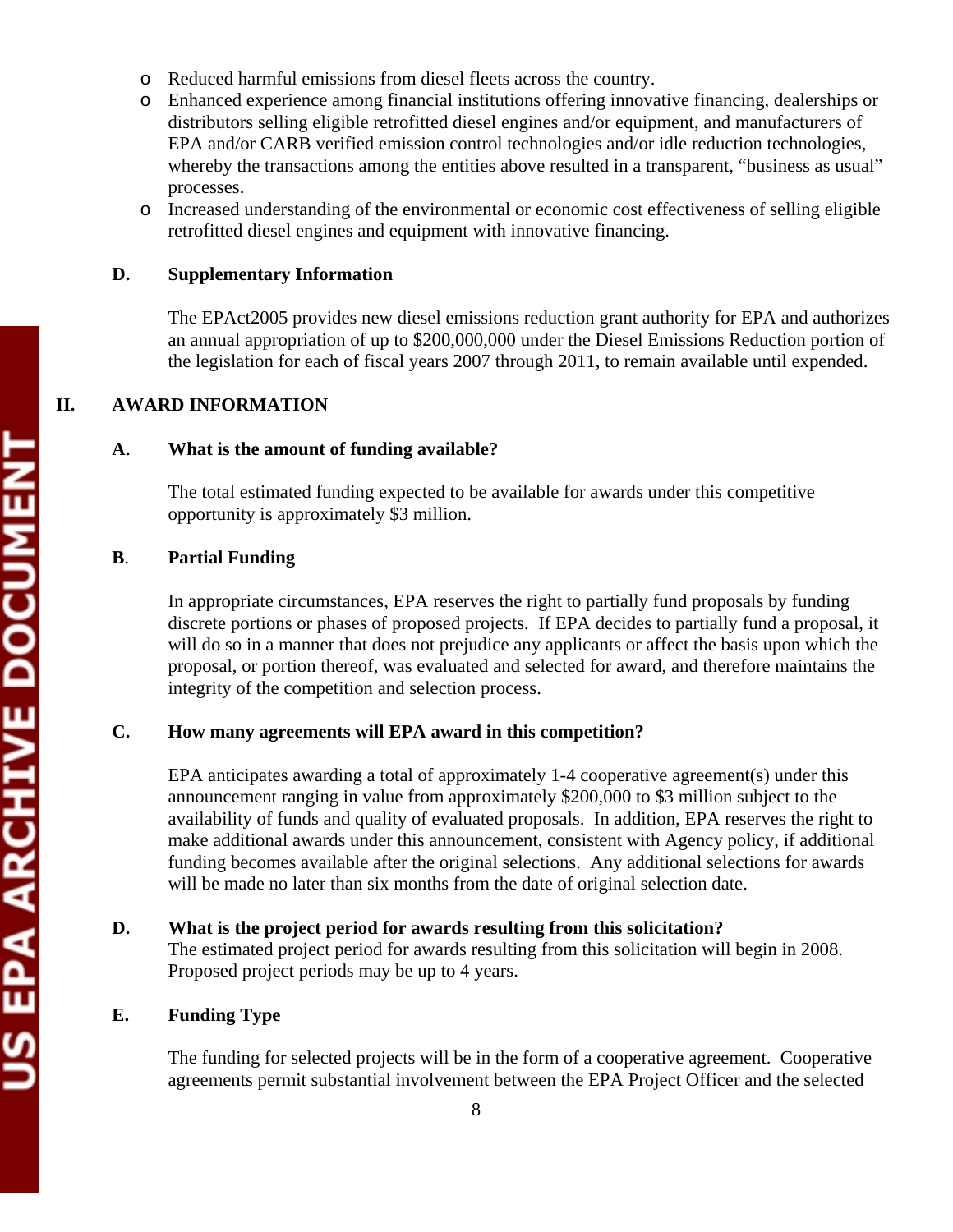applicants in the performance of the work supported. Although EPA will negotiate precise terms and conditions relating to substantial involvement as part of the award process, the anticipated substantial Federal involvement for this project will be:

- close monitoring of the successful applicant's performance to verify the results proposed by the applicant;
- collaboration during performance of the scope of work;
- in accordance with 40 CFR 31.36(g), review of any proposed procurements;
- approving substantive terms of proposed contracts or sub-grants;
- approving qualifications of key personnel (EPA will not select employees or contractors employed by the award recipient);
- reviewing and commenting on reports prepared under the cooperative agreement (the final decision on the content of reports rests with the recipient) prior to publication or submittal of a final technical report.

# **F. Are there any other funding restrictions or requirements?**

EPA cooperative agreement funds may only be used for the purposes set forth in the assistance agreement, and must be consistent with the statutory authority for the award. Cooperative agreement funds may not be used for matching funds for other federal grants, lobbying, or intervention in Federal regulatory or adjudicatory proceedings, and may not be used to sue the Federal government or any other government entity. It should be noted that emissions testing and/or monitoring activities are not an eligible use of EPA funds under this assistance agreement program.

Pursuant to Section 792(d)(2) of the EPAct2005, no funds awarded under this solicitation shall be used to fund the costs of emissions reductions that are mandated under Federal, State or local law. Voluntary or elective emission reduction measures shall not be considered "mandated" regardless of whether the reductions are included in the State Implementation Plan of a State.

Equipment that is used for testing emissions and/or fueling infrastructure costs is not eligible for funding.

EPA reserves the right to reject all proposals and make no awards under this announcement or to make fewer awards than anticipated.

# **III. ELIGIBILITY INFORMATION**

# **A. Eligible Entities:**

Under this solicitation, only the following entities are eligible to apply for assistance in accordance with Section 791(3) of the EPAct2005: A) a regional, State, local or tribal agency or port authority with jurisdiction over transportation or air quality; and B) a nonprofit organization or institution that**–** 1) represents or provides pollution reduction or educational services to persons or organizations that own or operate diesel fleets; or 2) has, as its principal purpose, the promotion of transportation or air quality. School districts, federally recognized Indian tribes, municipalities, metropolitan planning organizations (MPOs), cities and counties are all eligible entities under this assistance agreement program to the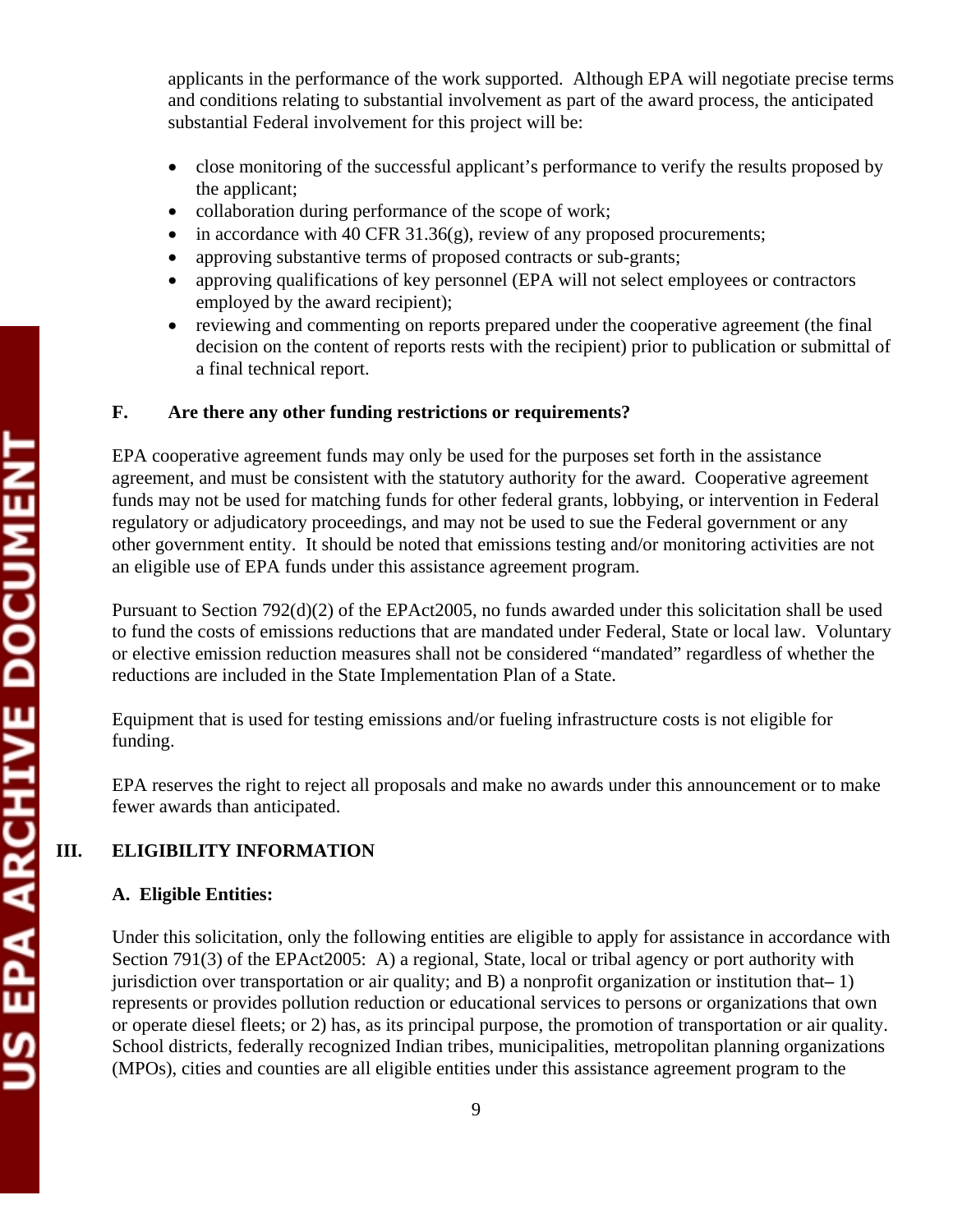extent that they fall within the definition above.

#### **B. Cost-Share or Matching**

There is no requirement for a matching contribution from applicants. However, EPA encourages the use of leveraged funds to enhance and expand the projects and proposals that leverage resources beyond EPA's funding may receive additional points during the evaluation process. Leveraged funding or other resources need not be for eligible and allowable project costs under the EPA assistance agreement unless the Applicant proposes to provide a voluntary cost share or match. If EPA accepts an offer for a voluntary match/cost share/participation, applicants must meet their matching/sharing/participation commitment as a condition of receiving EPA funding. Applicants may use their own funds or other resources for voluntary match/cost share/participation if the standards at 40 CFR 30.23 or 40 CFR 31.24, as applicable, are met. Only eligible and allowable costs may be used for voluntary matches/cost shares/participation. Other Federal grants may not be used as voluntary matches or cost shares without specific statutory authority (e.g. HUD's Community Development Block Grants).

### **C. Threshold Eligibility Criteria**

In addition to the applicant eligibility criteria in Section A above, proposals must also meet the following threshold criteria. Failure to meet any of the following criteria in the proposal submission will result in disqualification of the proposal for funding consideration. Ineligible applicants will be notified within 15 calendar days of the finding that the applicant was not eligible for award consideration based on the threshold criteria.

- 1. Applicants must submit proposals to implement national or multi-EPA Regional innovative financing programs for diesel emissions reduction activities such as those described in the "*Diesel Emissions Reduction Proposal Areas*" in Section I.B(2) of this announcement. In order to support the national or multi-EPA Regional focus of this RFP, the proposal must be to establish an innovative finance program for eligible engine or equipment owners that reside anywhere in the United States or are located in multiple EPA Regions. An innovative program includes those where the loan recipient receives a unique financial incentive (i.e., greater than regular market rates or conditions) for the purchase of retrofitted vehicles or equipment.
- 2. Proposals must support Goal 1 of EPA's Strategic Plan by reducing diesel emissions.

3. (a) Proposals must substantially comply with the proposal submission instructions and requirements set forth in Section IV of this announcement or else they will be rejected. However, where a page limit is expressed in Section IV with respect to the narrative proposal, pages in excess of the page limitation will not be reviewed.

(b) In addition, proposals must be received by EPA or received through [www.grants.gov](http://www.grants.gov/) as specified in Section IV of this announcement on or before the proposal submission deadline published in Section IV of this announcement. Applicants are responsible for ensuring that their proposal reaches the designated person/office specified in Section IV of the announcement by the submission deadline.

(c) Proposals received after the submission deadline will be considered late and returned to the sender without further consideration unless the applicant can clearly demonstrate that it was late due to EPA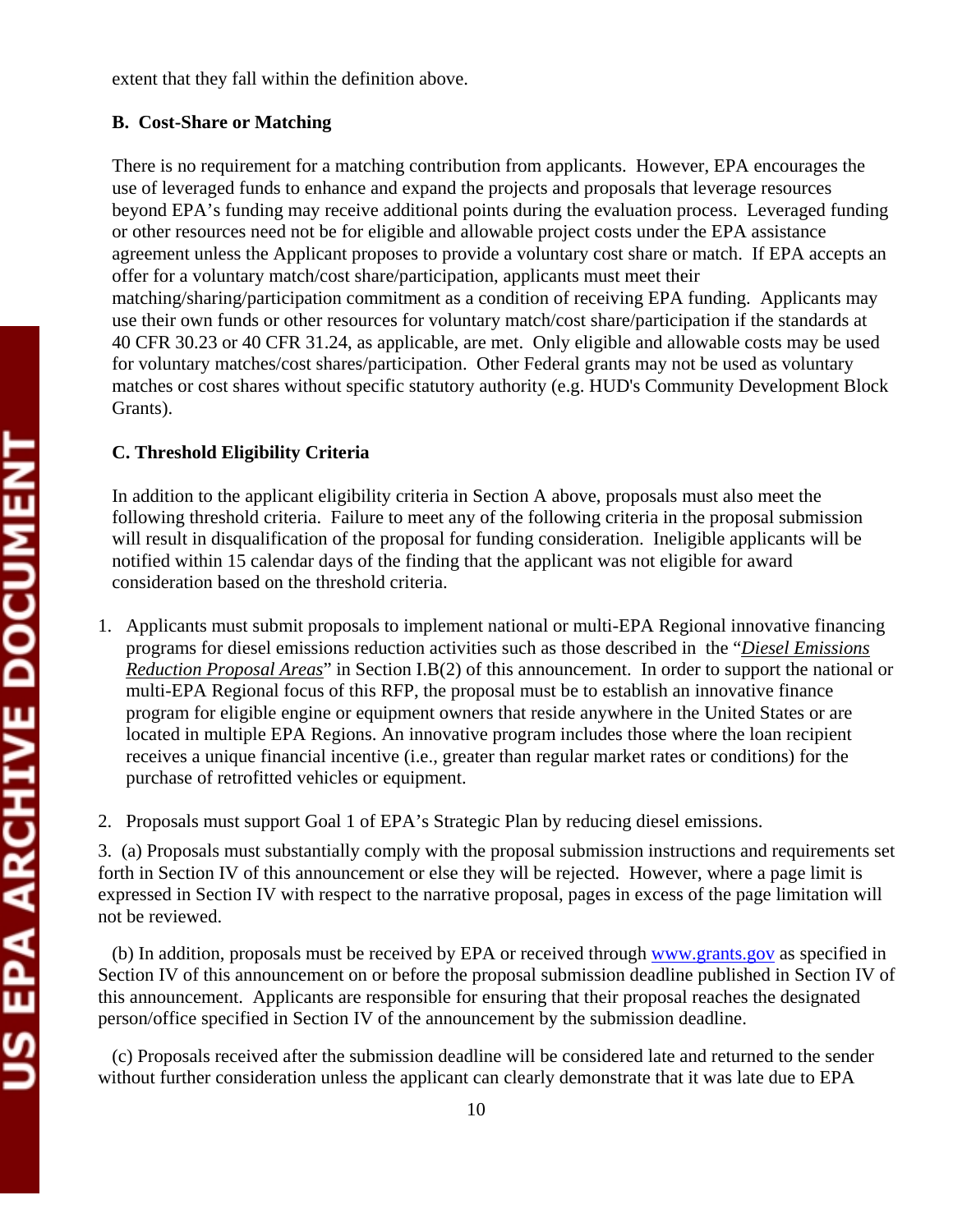mishandling. For hard copy submissions, where Section IV requires proposal receipt by a specific person by the submission deadline, receipt by an agency mailroom is not sufficient. Applicants should confirm receipt of their proposal with the EPA Contact identified in Section VII as soon as possible after the submission deadline—failure to do so may result in your proposal not being reviewed.

4. Proposals in which the applicant is requesting assistance funds in excess of \$3.4 million will not be reviewed.

### **IV. PROPOSAL AND SUBMISSION INFORMATION**

### **A. How to Obtain Application Package**

EPA encourages applicants to obtain proposal materials and apply electronically through [http://www.grants.gov](http://www.grants.gov/).

Applicants may also download individual grant application forms from EPA's Office of Grants and Debarment website at: [http://www.epa.gov/ogd/grants/how\\_to\\_apply.htm](http://www.epa.gov/ogd/grants/how_to_apply.htm).

To obtain a hard copy of materials, please send an email or written request to the Agency contact listed in Section VII of this announcement.

### **B. Form of Proposal Submission**

Applicants have the option to submit their proposals in *one of two ways*: 1) hard copy by express delivery service, hand delivery or U.S. Postal Service, or 2) electronically through the www.grants.gov website. All proposals must be prepared, and include the information, as described in Section IV.C below regardless of mode of transmission.

### **1. Hard Copy Submission**

Because of the unique situation involving U.S. mail screening, **EPA highly recommends that applicants use an express mail option to submit their proposal packages** (SF 424, SF 424A, Narrative Proposal and Applicant Fleet Description Spreadsheet). Please provide one original of the proposal package (including signed and completed SF 424 and SF 424A forms) and four copies--**no binders or spiral binding**--to:

### **Express and Hand Delivery Address (FedEx, UPS, DHL, etc.)**

 U.S. Environmental Protection Agency ATTN: Ken Adler 1310 L Street, NW (Room 308) Washington, DC 20005 (202) 343-9402

### **U.S. Mail Address**

U.S. Environmental Protection Agency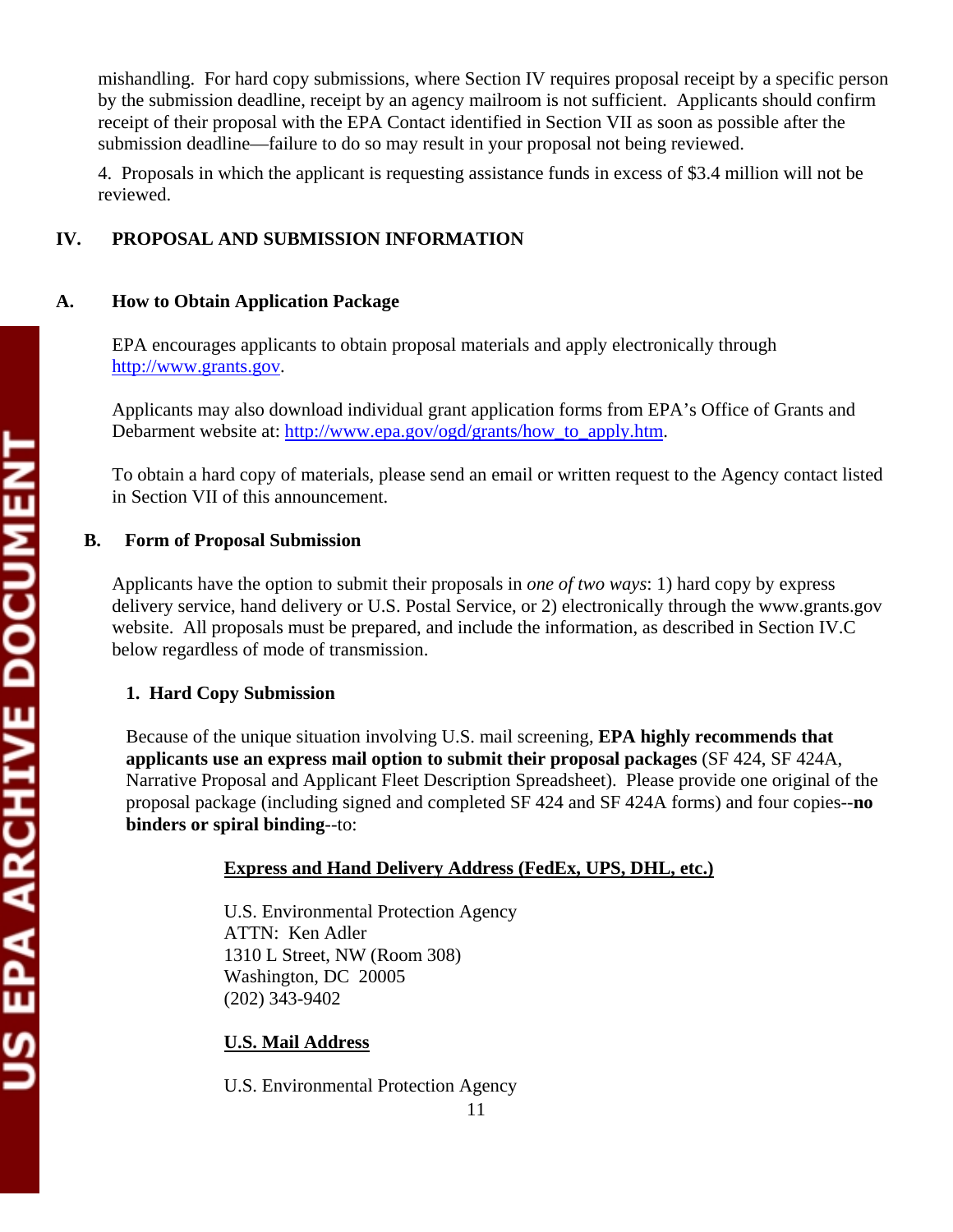ATTN: Ken Adler 1200 Pennsylvania Ave, NW (MC6406J) Washington, DC 20460

#### **2. Electronic Submission (www.Grants.gov)**

The electronic submission of your proposal must be made by an official representative of your institution who is registered with www.grants.gov and is authorized to sign applications for Federal assistance. For more information, go to [http://www.grants.gov](http://www.grants.gov/) and click on "Get Registered" on the left side of the page. **\*Registration process may take a week or longer to complete***.* If your organization is not currently registered with www.grants.gov, please encourage your office to designate an authorized representative (AOR) and ask that individual to begin the registration process as soon as possible.

To begin the proposal process under this grant announcement, go to [http://www.grants.gov](http://www.grants.gov/) and click on the "Apply for Grants" tab on the left side of the page. Then click on "Apply Step 1: Download a Grant Application Package" to download the compatible Adobe viewer and obtain the application package. **To apply through www.grants.gov you must use Adobe Reader applications and download the compatible Adobe Reader version [\(Adobe Reader](http://grants.gov/help/download_software.jsp_)  [applications are](http://grants.gov/help/download_software.jsp_) available to download for free on the www.Grants.gov website. For more information on Adobe Reader please visit the [Help section](http://grants.gov/help/help.jsp_) on www.Grants.gov at**  <http://www.grants.gov/help/help.jsp> or [http://www.grants.gov/aboutgrants/program\\_status.jsp](http://www.grants.gov/aboutgrants/program_status.jsp)).

Once you have downloaded the viewer, you may retrieve the application package by entering the Funding Opportunity Number (OAR-OTAQ-08-04) or the CFDA number that applies to the announcement (CFDA 66.039), in the appropriate field. You may also be able to access the proposal package by clicking on the Application button at the top right of the synopsis page for this announcement on http://www.grants.gov to find the synopsis page, go to http://www.grants.gov and click on the "Find Grant Opportunities" button on the left side of the page and then go to Search Opportunities and use the Browse by Agency feature to find EPA opportunities).

 If you have any questions regarding use of www.grants.gov, please email the www.grants.gov Contact Center at **<http://www.grants.gov/help/help.jsp>** or call 1-800-518-4726.

#### **www.grants.gov Proposal Submission Deadline**

Your organization's AOR must submit your complete proposal package as described below, electronically to EPA through www.grants.gov [\(http://www.grants.gov](http://www.grants.gov/)) no later than **11:59 p.m. EST on June 9, 2008.**

#### **The following forms and documents are required to be submitted under this announcement:**

- I. Application for Federal Assistance (SF-424)
- II. Budget Information for Non-Construction Programs (SF-424A)
- III. Narrative Proposal (as described in Section IV.C. of the announcement)
- IV. Applicant Fleet Description Spreadsheet (as described below)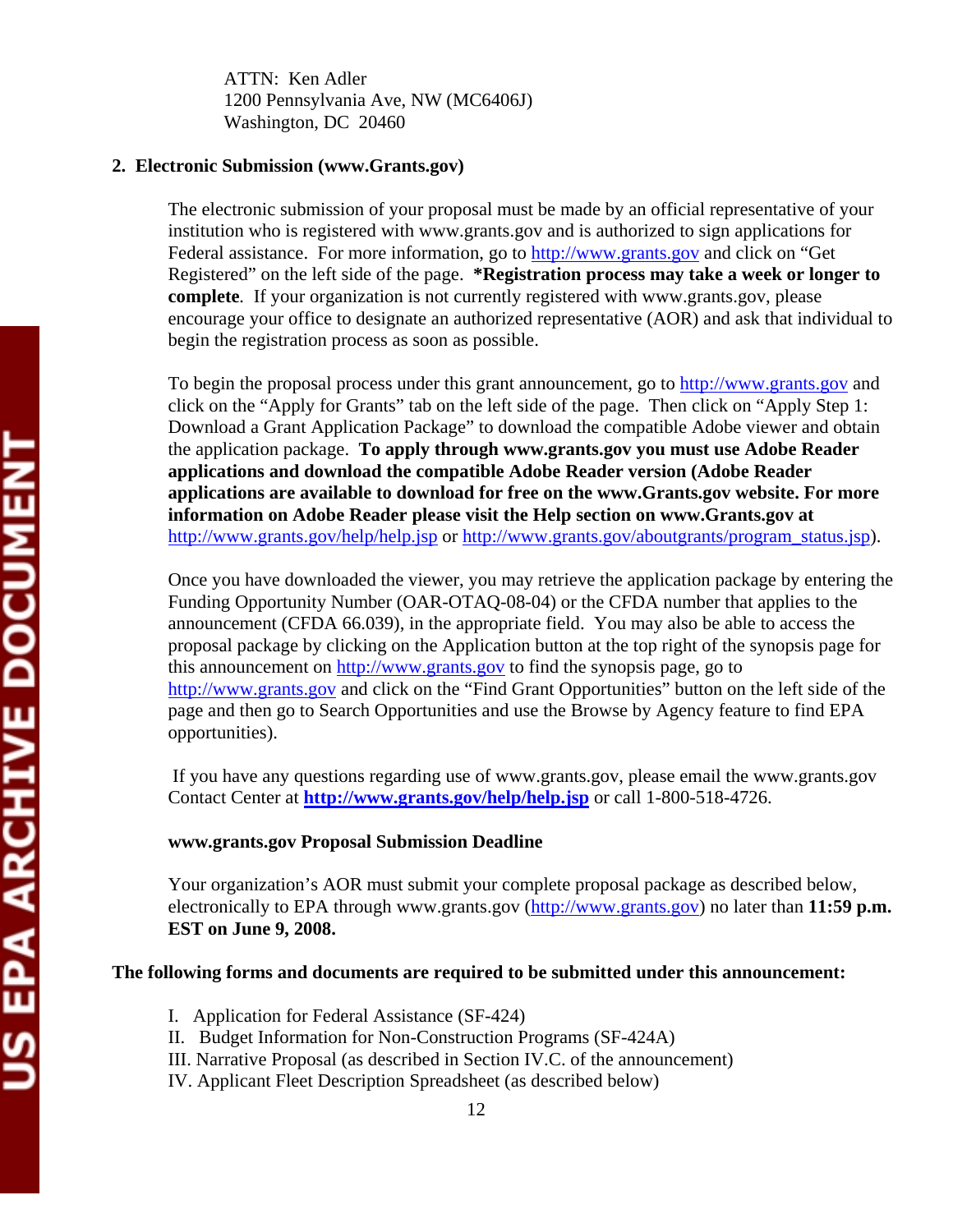The proposal package *must* include all of the following materials:

#### **I. Standard Form (SF) 424 – Application for Federal Assistance**

Complete the form. There are no attachments. Please be sure to include an organization fax number and email address in Block 5 of the Standard Form SF 424 and also ensure that it is signed and dated.

Please note that the organizational Dun and Bradstreet (D&B) Data Universal Number System (DUNS) number must be included on the SF-424. Organizations may obtain a DUNS number at no cost by calling the toll-free DUNS number request line at 1-866- 705-5711.

#### **II. Standard Form SF 424A – Budget Information**

Complete the form. There are no attachments.

The total amount of federal funding requested for the project period should be shown on line 5(e) and on line 6(k) in column 1 of SF-424A, the amount of indirect costs should be entered on line 6(j). The indirect cost rate (i.e., a percentage), the indirect cost rate base (e.g., personnel costs and fringe benefits), and the indirect cost amount itself should also be indicated on line 22.

**\*If selected for award, applicant(s) will be required to submit documentation of their current indirect cost rate that has been negotiated with a cognizant Federal agency.** 

#### **III. Narrative Proposal**

*The document should be readable in PDF or MS Word and consolidated into a single file and be prepared in accordance with Section IV of the announcement.* 

#### **IV. Applicant Fleet Description Spreadsheet**

The Applicant Fleet Description Spreadsheet is an Excel file. It is divided into three sections: Company and Project Manager Information, Project Information, and Fleet Information. The purpose of this spreadsheet is to organize and summarize details of the project including specifics about engines, vehicles and/or equipment to the extent you are aware of this information. In some cases you may not know the fleet description. In such cases, state in your proposal this fact and that you will contract with the fleet in the future. For directions on filling out the spreadsheet, read the section titled "READ ME" which is located on the first tab of the excel file. It can be downloaded from http://[www.epa.gov/cleandiesel/grantfund](http://www.epa.gov/cleandiesel/grantfund)].

**\*\*Documents I through III** listed under Proposal Materials above should appear in the "Mandatory Documents" box on the www.grants.gov Grant Application Package page. For Document IV see below.

For documents I and II, click on the appropriate form and then click "Open Form" below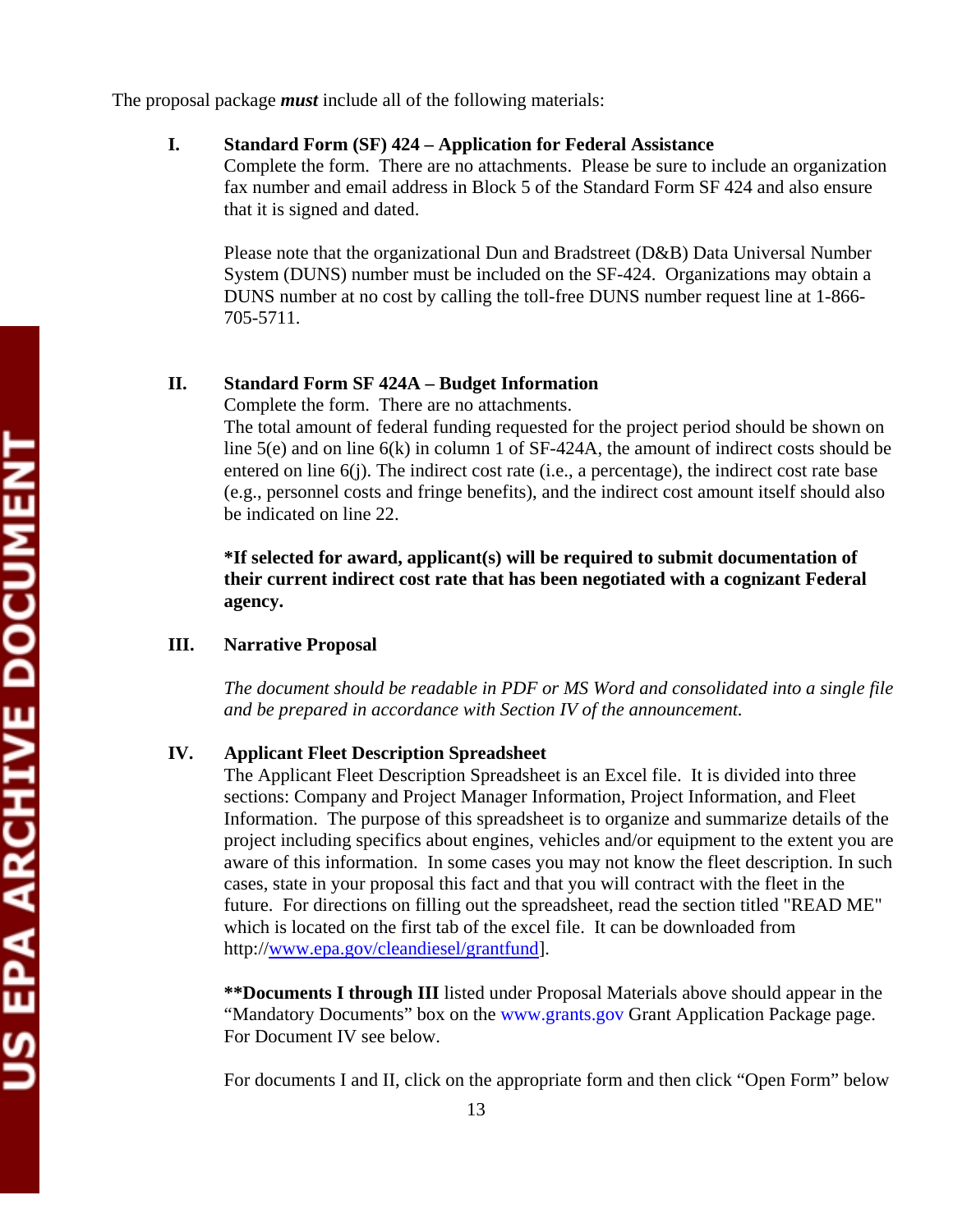the box. The fields that must be completed will be highlighted in yellow. Optional fields and completed fields will be displayed in white. If you enter an invalid response or incomplete information in a field, you will receive an error message. When you have finished filling out each form, click "Save." When you return to the electronic Grant Application Package page, click on the form you just completed, and then click on the box that says, "Move Form to Submission List." This action will move the document over to the box that says, "Mandatory Completed Documents for Submission."

For document number III, the Narrative Proposal, and document number IV, the Applicant Fleet Description Spreadsheet, you will need to attach electronic files. Prepare your narrative proposal as described in Section IV.C of this announcement and save the document to your computer as an MS Word or PDF. Prepare your Applicant Fleet Description Spreadsheet as described above and save the document as a Microsoft Excel or Lotus 123 document. When you are ready to attach the narrative proposal to the application package, click on "Project Narrative Attachment Form," and open the form. Click "Add Mandatory Project Narrative File," and then attach your narrative proposal (previously saved to your computer) using the browse window that appears. You may then click "View Mandatory Project Narrative File" to view it. Enter a brief descriptive title of your project in the space beside "Mandatory Project Narrative File Filename." The file name should be no more than 40 characters long. To attach the Applicant Fleet Description Spreadsheet, click "Add Optional Project Narrative File" and proceed as before. If there are other attachments that you would like to submit to accompany your proposal, you may click "Add Optional Project Narrative File" and proceed as before. When you have finished attaching the necessary documents, click "Close Form." When you return to the "Grant Application Package" page, select the "Project Narrative Attachment Form" and click "Move Form to Submission List." The form should now appear in the box that says, "Mandatory Completed Documents for Submission."

Once your proposal package has been completed and saved, send it to your Authorized Representative (AOR) for submission to U.S. EPA through www.grants.gov. Please advise your AOR to close all other software programs before attempting to submit the application package through www.grants.gov.

In the "Application Filing Name" box, your AOR should enter your organization's name (abbreviate where possible), the fiscal year (e.g., FY08), and the grant category (e.g., finance). The filing name should not exceed 40 characters. From the "Grant Application Package" page, your AOR may submit the application package by clicking the "Submit" button that appears at the top of the page. The AOR will then be asked to verify the agency and funding opportunity number for which the application package is being submitted. If problems are encountered during the submission process, the AOR should reboot his/her computer before trying to submit the application package again. [It may be necessary to turn off the computer (not just restart it) before attempting to submit the package again.] If the AOR continues to experience submission problems, he/she may contact www.grants.gov for assistance by phone at 1-800-518-4726 or email at <http://www.grants.gov/help/help.jsp>.

Proposal packages submitted thru www.grants.gov will be time/date stamped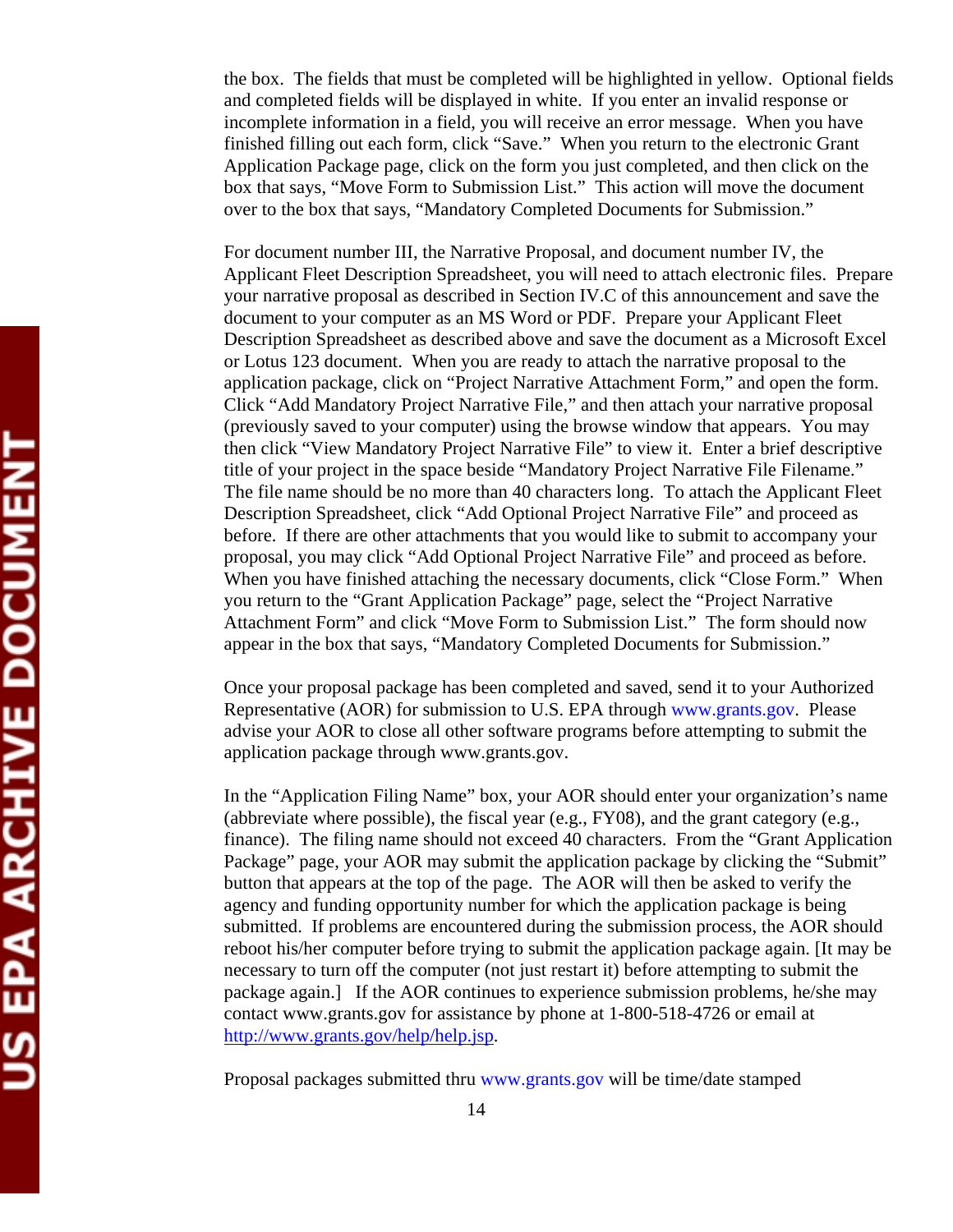### electronically.

### **C. Content of Proposal Submission**

All proposal submissions, regardless of mode of transmission, must contain a completed and signed SF-424, Application for Federal Assistance, a completed SF-424A, Budget Information—Non-Construction Programs, a Narrative Proposal and an Applicant Fleet Description Spreadsheet.

### **Narrative Proposal**

The Narrative Proposal (1-3 below) cannot exceed a maximum of 12 single-spaced typewritten pages, including the Summary Page. Pages in excess of 12 will not be considered. Supporting materials, such as resumes and letters of support, can be submitted as attachments and are not included in the 12-page limit. The Applicant Fleet Description Spreadsheet is also not included in the page limit.

### **1. Summary Page**

a. Project Title

b. Applicant Information. Include applicant (organization) name, address, contact person, phone number, fax and e-mail address.

c. Funding Requested. Specify the amount you are requesting from EPA.

d. Total Project Cost. Specify total cost of the project. Identify funding from other sources, including cost share or in-kind resources.

e. Project period. Provide beginning and ending dates.

# **2. Narrative Work Plan**

### **\*\*The Narrative must explicitly describe how the proposed project meets the guidelines established in Sections I-III (including the threshold eligibility criteria in Section III.C) of this announcement, and address each of the evaluation criteria set forth in Section V.**

The Work Plan must include the following:

# **a. Project Summary/Approach: This section should contain the following components:**

- 1. Provide an opinion from your legal counsel that demonstrates your legal authority (or the legal authority of your partner) to perform the actions necessary to manage an innovative financing program. At a minimum, legal authority must include the ability to hold funds, make loans, enter into loan agreements, and collect repayments. This authority may be based on statute, regulation, or other authority. Attach your counsel's legal opinion (does not count against page limit);
- 2. Describe your business concept and the main innovative finance product(s) you will offer borrowers. Include loan structure; interest and repayment rates; a multi-year timeline for managing the finance program; complimentary products/services you or a partner will offer (if applicable); program incentives, and how the balance of projected loans will promote the longterm availability (including the ability to revolve, if applicable) of the finance project;
- 3. Present your market analysis, including your target market. Detail the types of borrowers (e.g.,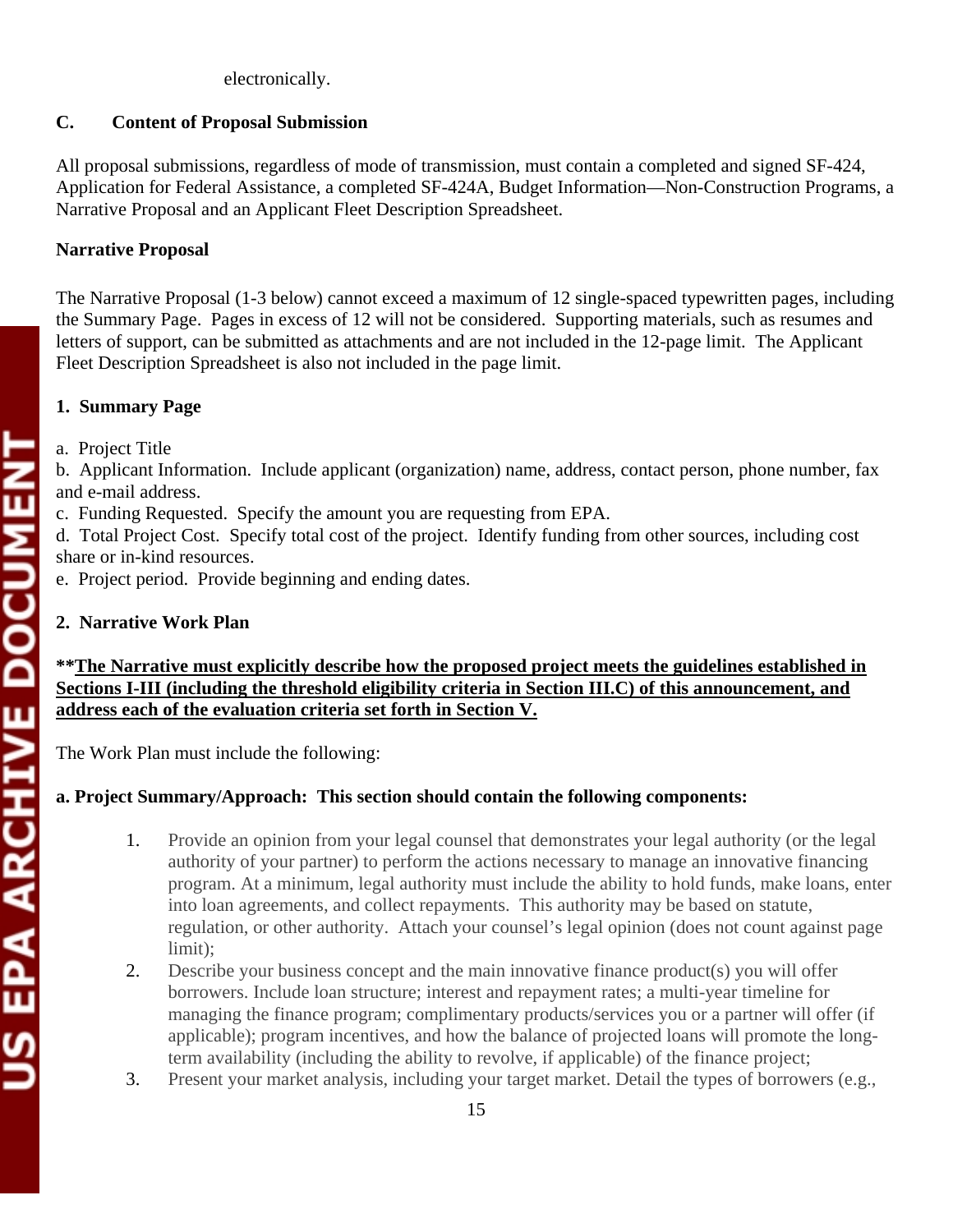small businesses, owner-operators, or drayage operators), and the territory (e.g. national, ports) you will target;

- 4. Describe your process for selecting borrowers. Include how you will develop criteria for applicant selection, and how you will ensure that borrower eligibility determinations are made in accordance with the provisions of EPAct2005;
- 5. Present both the management and operational teams that will oversee and implement all phases of work under this cooperative agreement, including fund management and vehicle or equipment selection. Include information on the qualifications of staff and institutions the applicant may use for fleet selection, environmental, financial, analytical, legal, and record keeping activities to ensure the use of prudent lending practices. Successful management of an innovative finance program requires a dedicated project manager and staff; in many cases, at least 50 percent of a single staff person's time;
- 6. A description of the air quality of the area served by the eligible entity (if providing innovative financing nationally, state this fact because the vehicles or equipment may not be known until loans are issued and the vehicles or equipment may travel throughout the United States);
- 7. The quantity of air pollution produced by the diesel fleets in the area served by the eligible entity (if providing innovative financing nationally, state this fact because the vehicles or equipment may not be known until loans are issued and the vehicles or equipment may travel throughout the United States);
- 8. A fleet project description (if providing innovative financing nationally, state this fact and provide a best estimate of (a), (b), and (c) below):

a. Any retrofitted vehicle or equipment with verified retrofit technologies to be used or funded by the eligible entity (e.g., diesel flow through filters);

b. A description of the age and expected lifetime control of the equipment used or funded by the eligible entity; and

c. The means by which the project will achieve a significant reduction in diesel emissions;

- 9. An evaluation of the quantifiable and unquantifiable benefits of the emissions reductions of the proposed project (applicants can use the Diesel Emissions Quantifier tool found at the National Clean Diesel Campaign website at: http://cfpub.epa.gov/quantifier/view/index.cfm);
- 10. An estimate of proposed project costs and the cost-effectiveness of emission reductions as funded by the innovative financing program (dollar/ton reduction);
- 11. Provisions for the monitoring and verification of the project, particularly reporting on items 6, 7, and 8 above when loans have been made;
- 12. Information on project partners and their various roles, and leveraged resources; and
- 13. Information on the sustainability of the project beyond the assistance agreement period.

### **b. Programmatic Priorities**

Please address how the project meets the programmatic priorities listed below.

- i. Maximize public health benefits;
- ii. Are the most cost-effective;

iii. Are in areas with high population density, that are poor air quality areas (including nonattainment or maintenance of national ambient air quality standards for a criteria pollutant; Federal Class I areas; or areas with toxic air pollutant concerns);

iv. Are in areas that receive a disproportionate quantity of air pollution from diesel fleets, including truck stops, ports, rail yards, terminals, and distribution centers or that use a community-based multistakeholder collaborative process to reduce toxic emissions;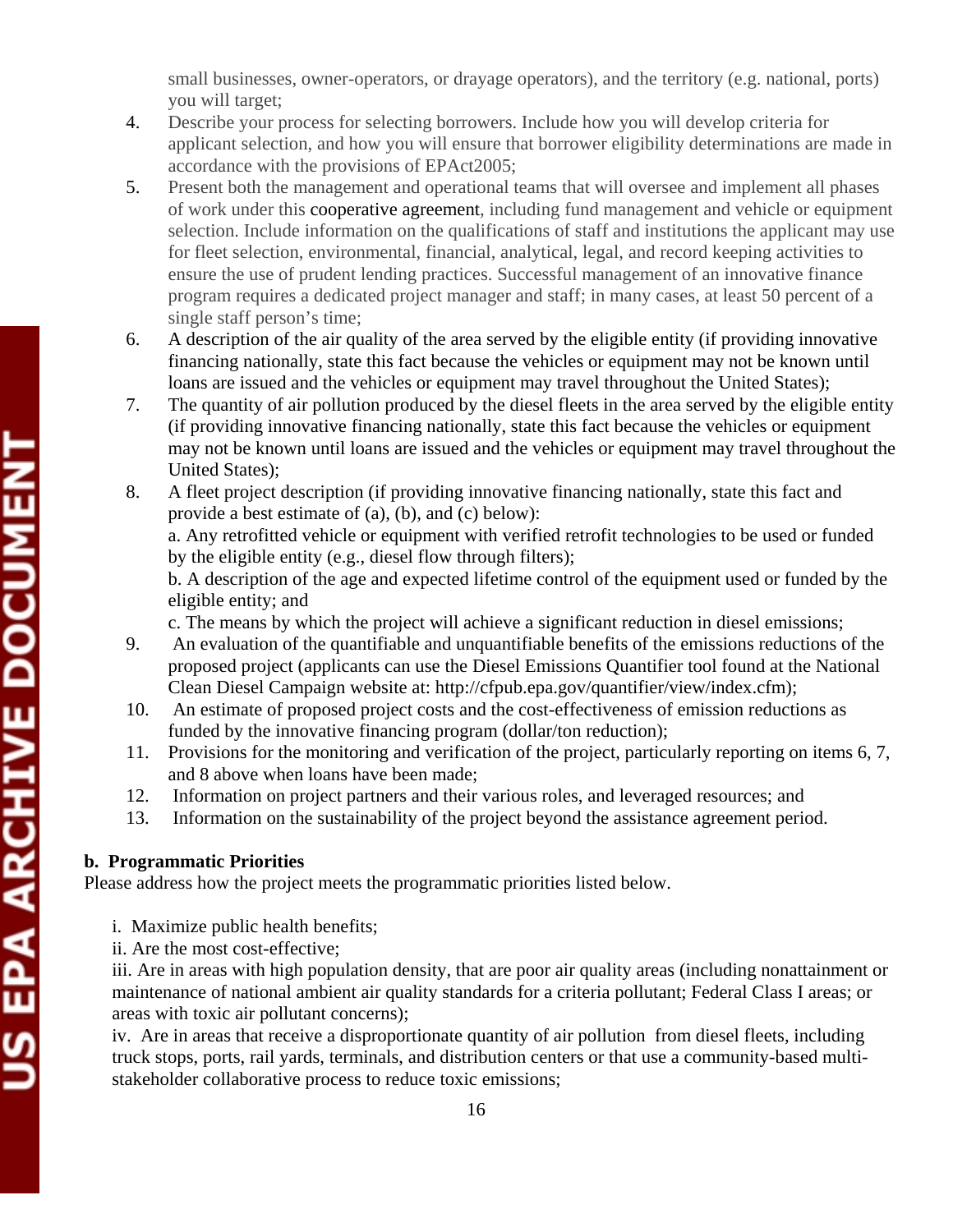v. Include a retrofitted vehicle or equipment with a verified technology that has a long expected useful life;

vi. Maximize the useful life of any retrofitted vehicle or equipment with a verified technology used or funded by the eligible entity;

vii. Conserve diesel fuel; and

viii. Utilize ultra low sulfur diesel fuel (15 parts per million of sulfur content) ahead of EPA's mandate (for nonroad projects).

#### **c. Past Performance**

- i. **Programmatic Capability:** Submit a list of federally funded assistance agreements (an assistance agreement is a grant or cooperative agreement and not a contract) similar in size, scope and relevance to the proposed project that your organization performed within the last three years (no more than 5 agreements, and preferably EPA agreements) and describe (i) whether, and how, you were able to successfully complete and manage those agreements and (ii) your history of meeting the reporting requirements under those agreements including submitting acceptable final technical reports. In evaluating applicants under these factors in Section V, EPA will consider the information provided by the applicant and may also consider relevant information from other sources, including information from EPA files and from current and prior Federal agency grantors (e.g., to verify and/or supplement the information provided by the applicant). If you do not have any relevant or available past performance or reporting information, please indicate this in the proposal and you will receive a neutral score for this factor under Section V-failure to indicate this may result in 0 points for the factors. In addition, provide information on your organizational experience and plan for timely and successfully achieving the objectives of the proposed project, and your staff expertise/qualification, staff knowledge, and resources or the ability to obtain them, to successfully achieve the goals of the proposed project.
- ii. **Reporting on Environmental Results--Outcomes and Outputs:** Submit a list of federally funded assistance agreements (an assistance agreement is a grant or cooperative agreement and not a contract) that your organization performed within the last three years (no more than 5 agreements, and preferably EPA agreements), and describe how you documented and/or reported on whether you were making progress towards achieving the expected results (e.g., outputs and outcomes) under those agreements. If you were not making progress, please indicate whether, and how, you documented why not. In evaluating applicants under this factor in Section V, EPA will consider the information provided by the applicant and may also consider relevant information from other sources, including information from EPA files and from current and prior Federal agency grantors (e.g., to verify and/or supplement the information provided by the applicant). If you do not have any relevant or available environmental results past performance information, please indicate this in the proposal and you will receive a neutral score for this factor under Section V-failure to indicate this may result in 0 points for the factor.

#### **d. Environmental Results—Outcomes and Outputs**

Identify the expected quantitative and qualitative outcomes of the project (See Section I), including what measurements will be used to track your progress towards achieving the outcomes and how the results of the project will be evaluated. Identify the expected project outputs and how progress towards achieving the outputs will be tracked and measured.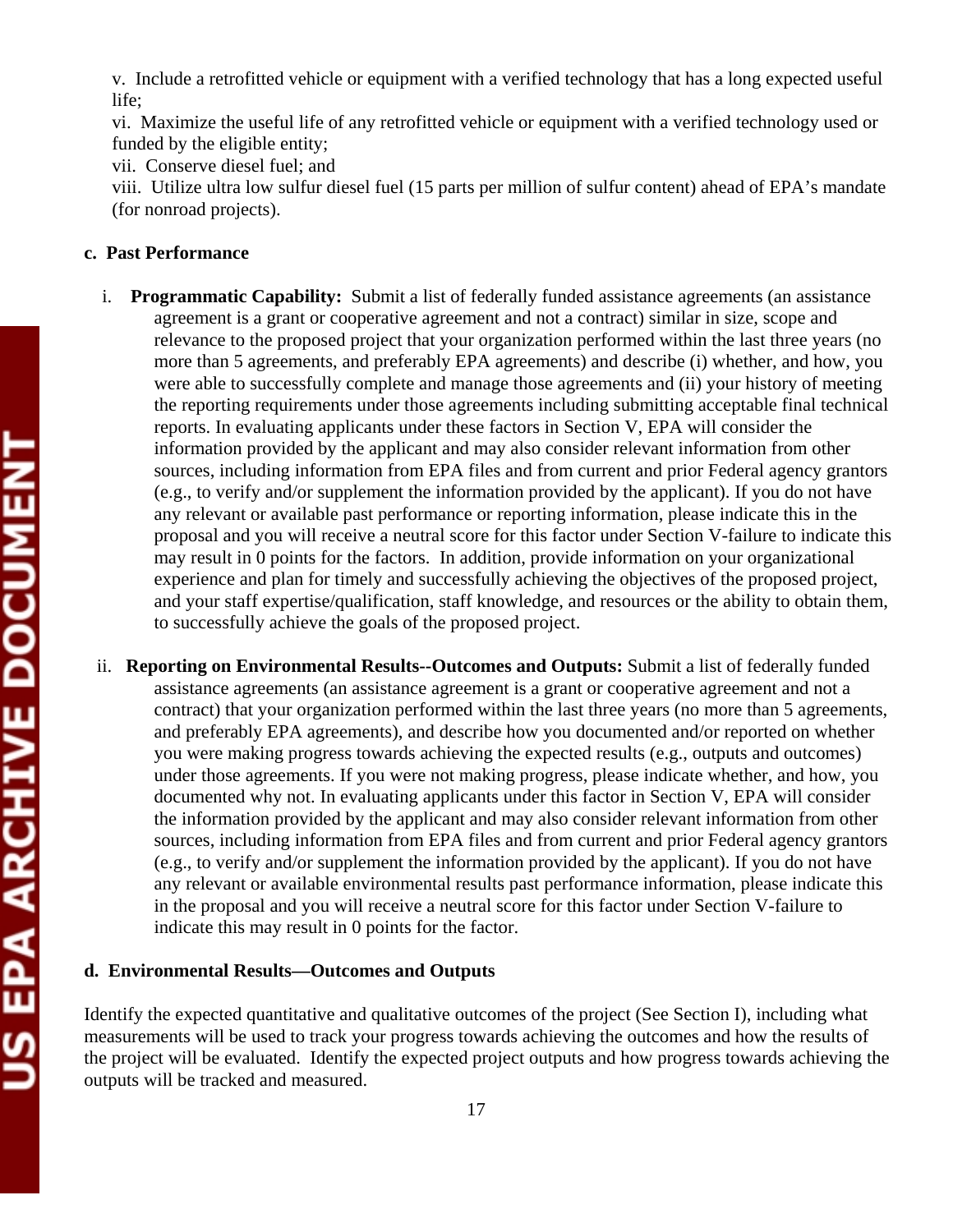### **3. Detailed Budget Narrative**

In addition to the SF 424A, please provide specified total costs of the project.

Management Fees: When formulating budgets for proposals/applications, applicants must not include management fees or similar charges in excess of the direct costs and indirect costs at the rate approved by the applicant's cognizant Federal audit agency, or at the rate provided for by the terms of the agreement negotiated with EPA. The term "management fees or similar charges" refers to expenses added to the direct costs in order to accumulate and reserve funds for ongoing business expenses, unforeseen liabilities, or for other similar costs that are not allowable under EPA assistance agreements. Management fees or similar charges may not be used to improve or expand the project funded under this agreement, except to the extent authorized as a direct cost of carrying out the work plan.

### **4. Applicant Fleet Description Spreadsheet. This is not included in the 12-page limit.**

The Applicant Fleet Description Spreadsheet is an Excel file. It is divided into three sections: Company and Project Manager Information, Project Information, and Fleet Information. The purpose of this spreadsheet is to organize and summarize details of the project including specifics about engines, vehicles and/or equipment. For directions on filling out the spreadsheet, read the section titled "READ ME" which is located on the first tab of the excel file. It can be downloaded from http:/[/www.epa.gov/cleandiesel/grantfund.htm](http://www.epa.gov/cleandiesel/grantfund.htm)].

### **5. Optional Attachments. These are not included in the 12-page limit.**

a. Resumes. Provide resumes or curriculum vitae for all principal investigators and any other key personnel. b. Support Letters. Specifically indicate how supporting organizations will assist in the project.

### **D. Contracts and Subawards/Subgrants**

### **1. Can funding be used for the applicant to make subawards/subgrants, acquire contract services, or fund partnerships?**

EPA awards funds to one eligible applicant as the recipient even if other eligible entities are named as partners or co-applicants or members of a "coalition" or "consortium." The recipient is accountable to EPA for the proper expenditure of funds.

If successful applicants intend to use EPA cooperative agreement funds to purchase goods or services under the cooperative agreement, such applicants must compete the contracts for those goods and services and conduct cost and price analyses to the extent required by the procurement provisions of 40 CFR Part 30 or 31. The regulations also contain limitations on consultant compensation. While applicants are not required to identify contractors or consultants in their proposal if they do so it does not relieve the applicant of its obligations to comply with competitive procurement requirements, nor does it guarantee that costs incurred for such contractor/consultant will be eligible under the grant/cooperative agreement. Please note that applicants may not award sole source contracts to consulting, engineering or other firms assisting applicants with the proposal based solely on the firm's role in preparing the proposal.

Successful applicants may award subgrants (also referred to as subawards) of financial assistance to fund partnerships under the EPA cooperative agreement provided the recipient complies with applicable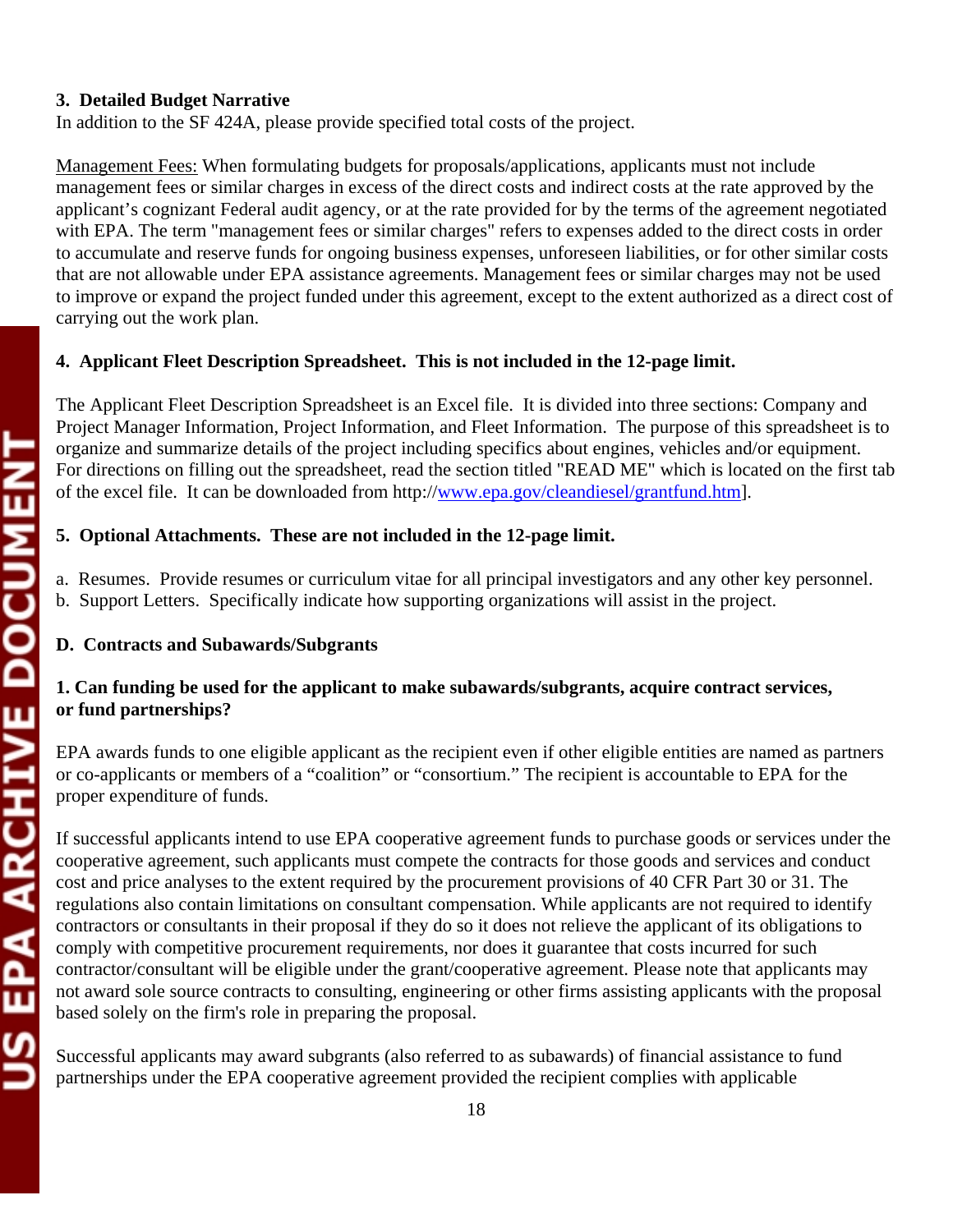requirements for subgrants/subawards including those contained in 40 CFR Parts 30 or 31, as appropriate. Subgrants/subawards do not have to be competed; however, successful applicants cannot use subgrants/subawards to avoid requirements in EPA grant regulations for competitive procurement by using subgrants/subawards to acquire commercial services or products from for-profit organizations. EPA will not be a party to these subgrant/subaward agreements.

### **2. How will an applicant's proposed subawardees/subgrantees and contractors be considered during the evaluation process described in Section V of the announcement?**

Section V of the announcement describes the evaluation criteria and evaluation process that will be used by EPA to make selections under this announcement. During this evaluation, except for those criteria that relate to the applicant's own qualifications, past performance, and reporting history, the review panel will consider, as appropriate and relevant, the qualifications, expertise, and experience of:

- (i) an applicant's named subawardees/subgrantees identified in the proposal if the applicant demonstrates in the proposal that if it receives an award that the subaward/subgrant will be properly awarded consistent with the applicable regulations in 40 CFR Parts 30 or 31. For example, applicants must not use subawards/subgrants to obtain commercial services or products from for profit firms or individual consultants;
- (ii) an applicant's named contractor(s), including consultants, identified in the proposal if the applicant demonstrates in its proposal that the contractor(s) was selected in compliance with the competitive Procurement Standards in 40 CFR Part 30 or 40 CFR 31.36 as appropriate. For example, an applicant must demonstrate that it selected the contractor(s) competitively or that a proper noncompetitive sole-source award consistent with the regulations will be made to the contractor(s), that efforts were made to provide small and disadvantaged businesses with opportunities to compete, and that some form of cost or price analysis was conducted. EPA may not accept sole source justifications for contracts for services or products that are otherwise readily available in the commercial marketplace.

EPA will not consider the qualifications, experience, and expertise of named subawardees/subgrantees and/or named contractor(s) during the proposal evaluation process unless the applicant complies with these requirements.

# **E. Submission Dates and Time**

The deadline for receipt of hard copy proposal packages is **June 9, 2008, 4 p.m., EST**.All hard copies of proposal packages must be received by the EPA Contact identified above in IV.B.1 by **4 p.m., EST on June 9, 2008**, in order to be considered for funding. Electronic submissions must be submitted via www.grants.gov by **June 9, 2008, 11:59 p.m., EST.** Proposals received after the closing date and time will not be considered for funding.

A final (full) application will be requested only from the eligible entity(ies) whose proposal has been preliminarily recommended for award. Additional instructions for final application packages, including requirements for providing any additional information required by law, will be provided when the applicant is notified of the tentative selection.

# **F. Confidential Business Information**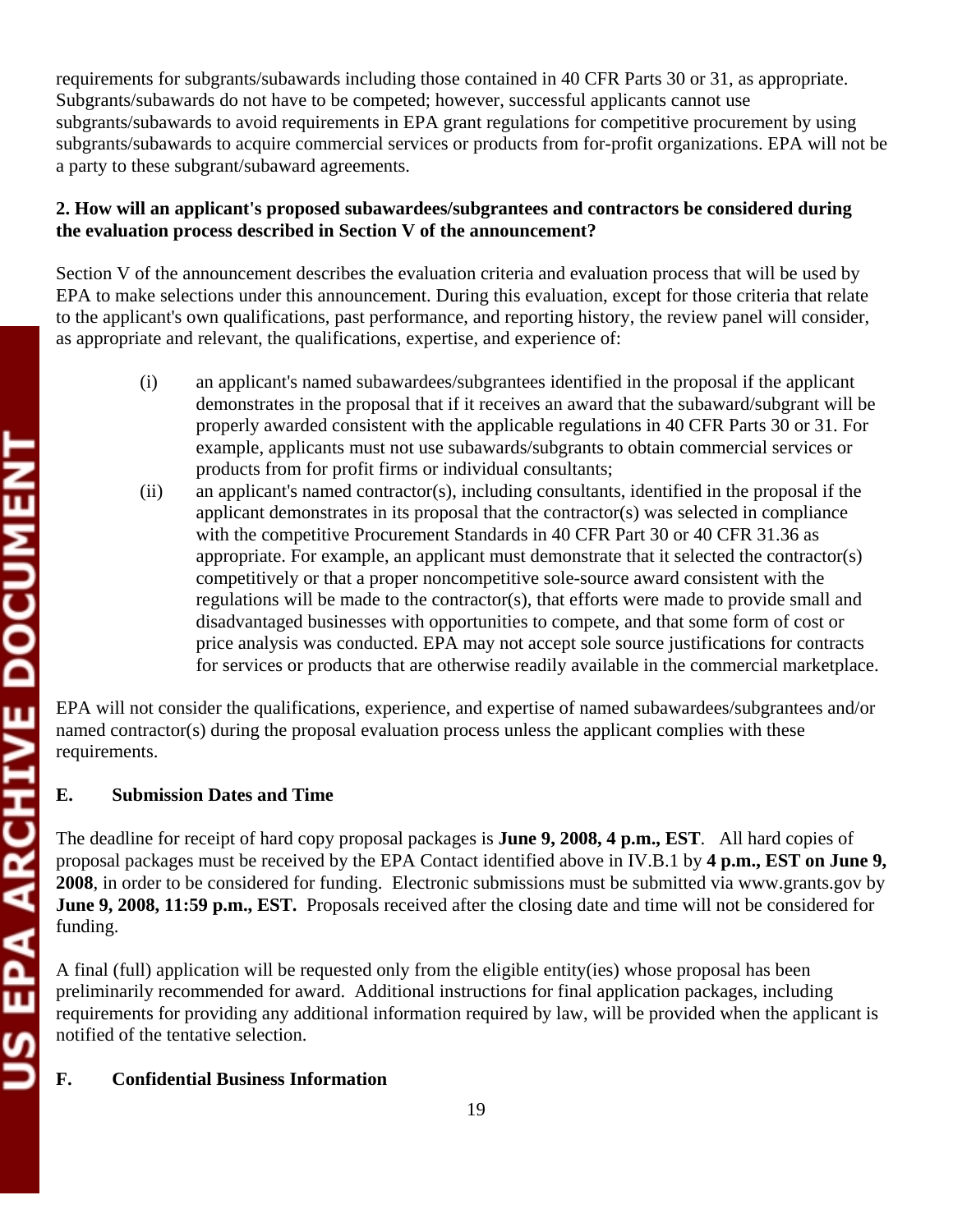It is recommended that confidential business information ("CBI") **not** be included in your proposal/application. However, if CBI is included in your proposal/application, it will be handled in accordance with 40 CFR Part 2.203. Applicants must clearly indicate which portion(s) of their proposal/application they are claiming as CBI. EPA will evaluate such claims in accordance with 40 CFR Part 2. If no claim of confidentiality is made, EPA is not required to make the inquiry to the applicant which is otherwise required by 40 CFR Part 2.204(2) prior to disclosure. Note that under 40 CFR 30.36, data produced under an award is subject to the Freedom of Information Act.

### **G. Pre-Proposal Assistance and Communications**

In accordance with EPA's Assistance Agreement Competition Policy (EPA Order 5700.5A1), EPA staff will not meet with individual applicants to discuss draft proposals, provide informal comments on draft proposals, or provide advice to applicants on how to respond to ranking criteria. Applicants are responsible for the content of their proposals.

EPA will respond to questions in writing from individual applicants regarding threshold eligibility criteria, administrative issues related to the submission of the proposal, and requests for clarification about the announcement. Please submit written questions to Ken Adler at [Adler.Ken@epa.gov](mailto:Adler.Ken@epa.gov) or Paul Bubbosh at [Bubbosh.Paul@epa.gov.](mailto:Bubbosh.Paul@epa.gov) Please type "Diesel Loan RFP Question" in the subject line of your email. All questions and answers will be posted to the website <http://www.epa.gov/cleandiesel>no later than 7 business days after we receive them.

In addition, EPA will host a Question and Answer session via teleconference on **May 12, 2008** from **1-3 p.m.**, **EST**. Contact Gwen Couts at [Couts.Gwen@epa.gov](mailto:Couts.Gwen@epa.gov) or (202) 343-9347 for conference call information. EPA will attempt to answer any appropriate questions in this public forum. Frequently asked questions and answers from the teleconference will be posted on the website <http://www.epa.gov/cleandiesel> and additional questions and answers will be posted periodically.

# **V. PROPOSAL REVIEW INFORMATION**

Only those proposals that meet the threshold criteria in Section III will be evaluated according to the criteria set forth below. Applicants should directly and explicitly address these criteria as part of their proposal submittal. Each proposal will be rated under a points system, with a total of 100 points possible.

# **A. Evaluation Criteria**

| Criteria                                                                                     | <b>Points</b> |
|----------------------------------------------------------------------------------------------|---------------|
| 1. Project Summary/Approach: Under this criterion, the Agency will                           |               |
| evaluate the following factors: (i) $(20 \text{ pts})$ the extent and quality to which the   |               |
| proposal narrative includes a well-conceived strategy for addressing the                     |               |
| requirements in Section I and the Project Summary/Approach requirements in                   | 25            |
| Section IV.C; (ii) $(5 \text{ pts})$ the extent and quality to which the proposal includes a |               |
| well-conceived, logical strategy for achieving $-$ by the project end date $-$ the           |               |
| anticipated environmental results associated with the proposed project.                      |               |
| <b>2. Programmatic Priorities:</b> Under this criterion, the Agency will evaluate the        |               |
| extent and quality to which the proposed project addresses the programmatic                  |               |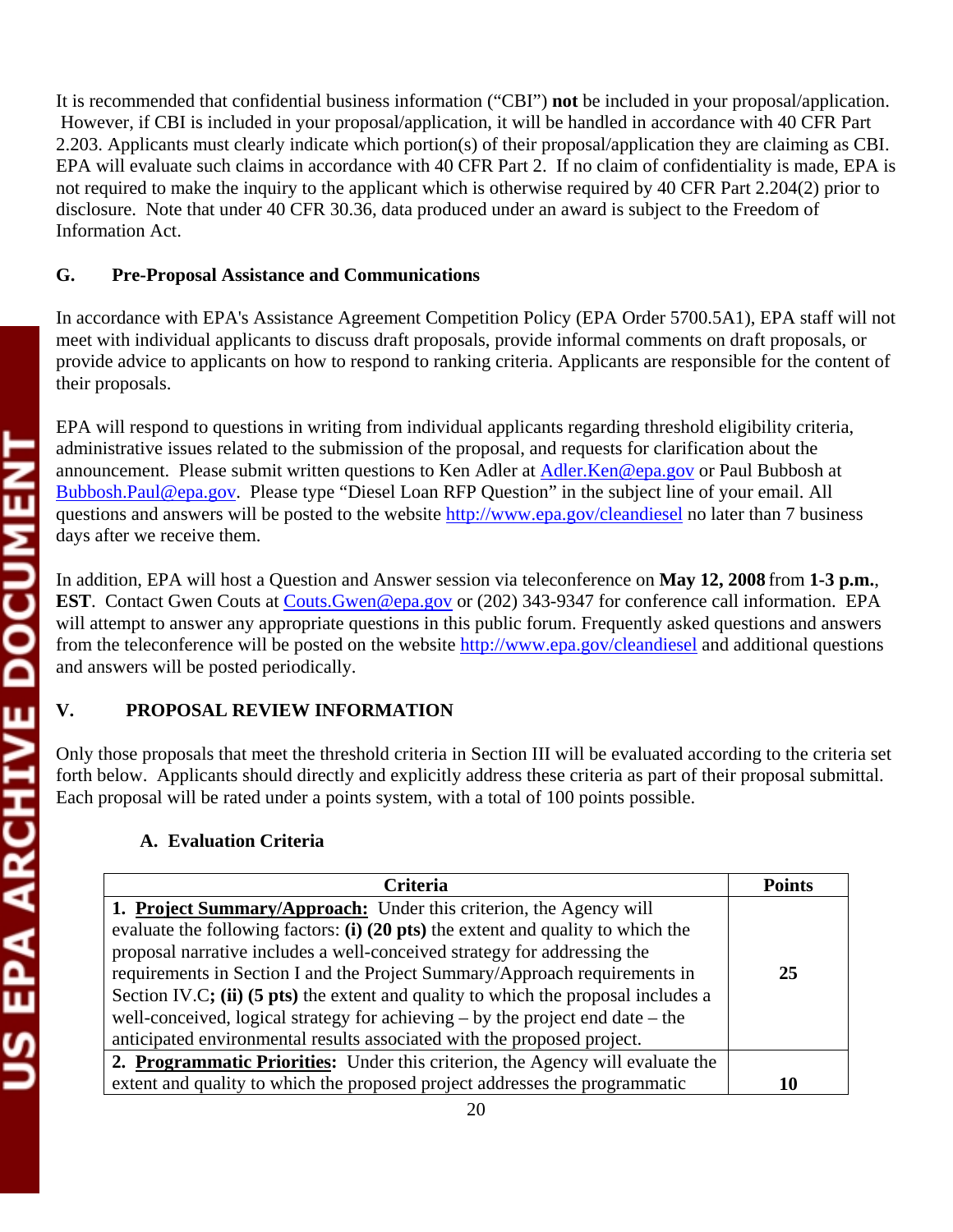| priorities stated in Section I and Section IV.C (Narrative Proposal).               |    |
|-------------------------------------------------------------------------------------|----|
| 3. Environmental Results – Outcomes and Outputs: Under this criterion, the          |    |
| Agency will evaluate the effectiveness of the applicant's plan for tracking and     | 5  |
| measuring its progress toward achieving expected project outputs and outcomes,      |    |
| including those identified in Section I of this announcement.                       |    |
| 4. Budget/Resources: (i) (5 pts) Whether the proposed project budget is             |    |
| appropriate to accomplish the proposed goals, objectives, and measurable            |    |
| environmental outcomes, (ii) (5 pts) whether the budget provides an                 | 10 |
| approximation of the percentage of the budget designated for each major             |    |
| activity.                                                                           |    |
| 5. Leveraging Resources and Partnering: Under this criterion, applicants will       |    |
| be evaluated based on the extent they demonstrate (i) how they will coordinate      |    |
|                                                                                     |    |
| the use of EPA funding with other Federal and/or non Federal sources of funds       |    |
| to leverage additional resources to carry out the proposed project(s) and/or (ii)   |    |
| that EPA funding will complement activities relevant to the proposed project(s)     | 25 |
| carried out by the applicant with other sources of funds or resources. Leveraged    |    |
| funding or other resources need not be for eligible and allowable project costs     |    |
| under the EPA assistance agreement unless the Applicant proposes to provide a       |    |
| voluntary cost share or match. If EPA accepts an offer for a voluntary cost         |    |
| share/match/participation, applicants must meet their                               |    |
| matching/sharing/participation commitment as a condition of receiving EPA           |    |
| funding. Applicants may use their own funds or other resources for voluntary        |    |
| match/cost share/participation if the standards at 40 CFR 30.23 or 40 CFR 31.24,    |    |
| as applicable, are met. Only eligible and allowable costs may be used for           |    |
| voluntary matches/cost shares/participation. Other Federal grants may not be        |    |
| used as voluntary matches or cost shares without specific statutory authority       |    |
| (e.g. HUD's Community Development Block Grants).                                    |    |
| 6. Staff Expertise/Qualifications: Under this criterion, applicants will be         |    |
| evaluated on their staff expertise/qualifications, staff knowledge, and resources   | 15 |
| or the ability to obtain them, to successfully achieve the goals of the proposed    |    |
| project.                                                                            |    |
| 7. Past Performance--Programmatic Capability and Reporting on                       |    |
| <b>Environmental Results:</b> Under this criterion, the Agency will evaluate the    |    |
| applicant's technical ability to successfully complete and manage the proposed      |    |
| project taking into account the following factors: (i) (4 pts) the applicant's past |    |
| performance in successfully completing and managing federally funded                |    |
| assistance agreements (assistance agreements include Federal grants and             |    |
| cooperative agreements but not Federal contracts) similar in size, scope and        |    |
| relevance to the proposed project performed within the last 3 years, (ii) (4 pts)   |    |
| the applicant's history of meeting reporting requirements on federally funded       |    |
| assistance agreements (assistance agreements include Federal grants and             |    |
| cooperative agreements but not Federal contracts) similar in size, scope, and       |    |
| relevance to the proposed project performed within the last 3 years and             |    |
| submitting acceptable final technical reports under those agreements, and (iii) (2) |    |
| pts) the applicant's past performance in documenting and/or reporting on            | 10 |
| progress towards achieving the expected outcomes and outputs (e.g., results)        |    |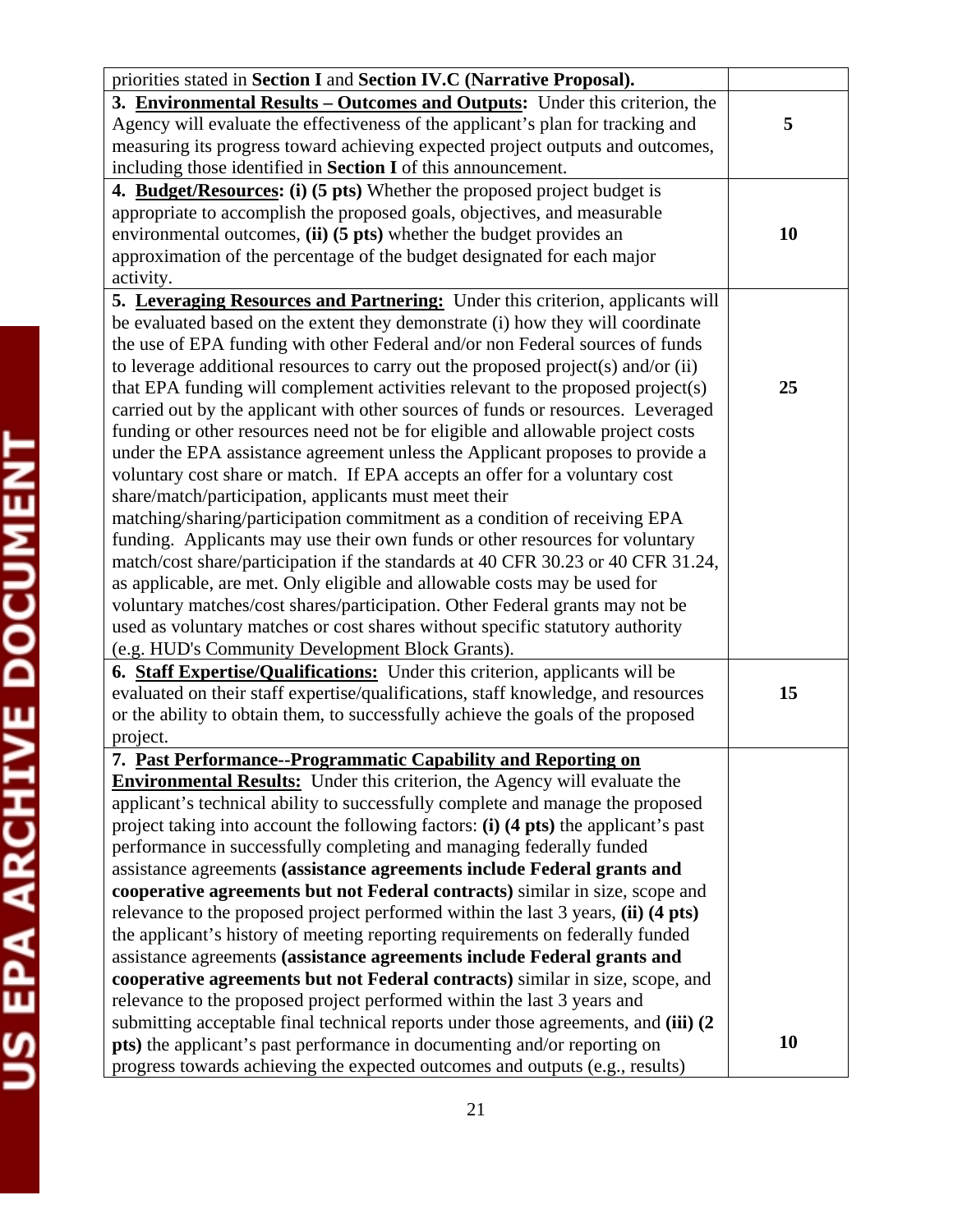under federally funded assistance agreements **(assistance agreements include Federal grants and cooperative agreements but not Federal contracts)** within the last 3 years; and, if such progress was not made whether the documentation and/or reports satisfactorily explained why not. In evaluating applicants under these factors in Section V, EPA will consider the information provided by the applicant and may also consider relevant information from other sources, including information from EPA files and from current and prior Federal agency grantors (e.g., to verify and/or supplement the information provided by the applicant). If you do not have any relevant or available past performance or reporting information, please indicate this in the proposal and you will receive a neutral score for those factors-failure to do so may result in 0 points for these factors.

#### **B. Review and Selection Process**

Each eligible proposal will be evaluated by a review team using the evaluation criteria described above. Each proposal will be given a numerical score and will be rank-ordered according to the numerical score. Preliminary funding recommendations will be provided to the Approval Official based on this ranking.

### **C**. **Selection Recommendations**

Final funding decisions will be made by the Approval Official based on the rankings and preliminary recommendation of the EPA evaluation team. In making the final funding decisions, the Approval Official may also consider programmatic priorities, geographic diversity, and the statutory funding allocation [EPAct 2005, Section 792 (b)]. Once final decisions have been made a funding recommendation will be developed and forwarded to the EPA Award Official.

# **VI. AWARD ADMINISTRATION INFORMATION**

### **A. Award Notices**

 Following evaluation of proposals, all applicants will be notified regarding their status. **Proposal Notifications.** 

1. EPA anticipates notification to the *successful* applicant will be made via telephone, electronic or postal mail by **July 14, 2008**. The notification will advise the applicant that its Proposal has been successfully evaluated and recommended for award. The notification will be sent to the original signer of the application. The notice shall require submission of a Final Application. *(Refer to Section IV.B, Form of Proposal Submission and Section IV.C Content of Proposal Submission)* 

This notification, which advises that the applicant's proposal has been recommended for award, is not an authorization to begin performance. The award offer signed by the EPA Award Official is the authorizing document and will be provided through postal mail. At a minimum, this process can take up to 90 days from the date of award recommendation.

2. EPA anticipates notification to *unsuccessful* applicant(s) will be made via electronic or postal mail by **July 14, 2008**. The notification will be sent to the original signer of the application.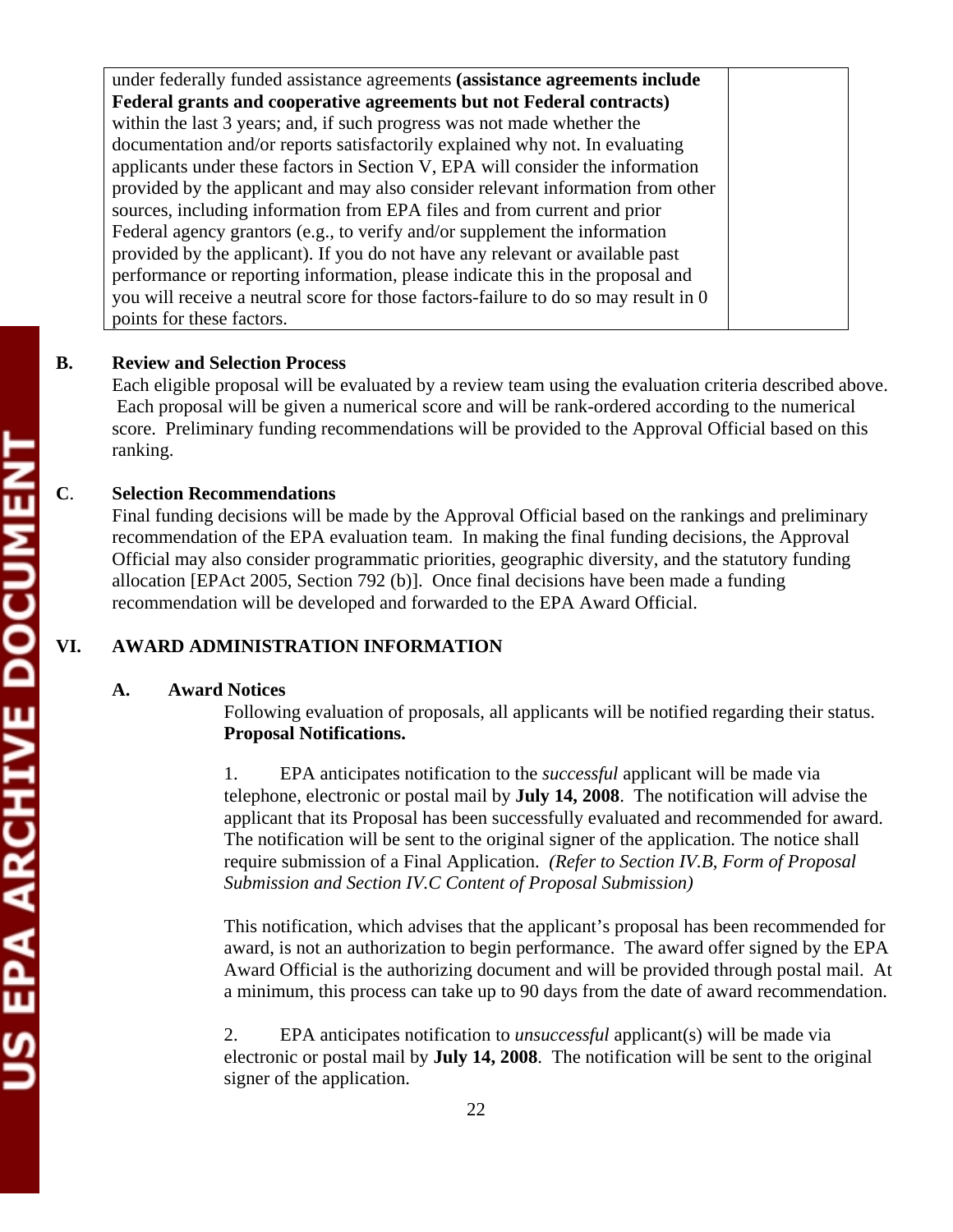#### **B. Administrative and National Policy Requirement**

A listing and description of general EPA Regulations applicable to the award of assistance agreements may be viewed at: http://www.epa.gov/ogd/AppKit/applicable epa\_regulations\_and\_description.htm.

Executive Order 12372, Intergovernmental Review of Federal Programs may be applicable to awards resulting from this announcement. Applicants selected for funding may be required to provide a copy of their proposal to their [State Point of Contact](http://www.whitehouse.gov/omb/grants/spoc.html) (SPOC) for review, pursuant to Executive Order 12372, Intergovernmental Review of Federal Programs. This review is not required with the initial proposal and not all States require such a review. *Federally-recognized Tribal governments are not required to comply with this procedure.*

### **C. DUNS Number**

All applicants **are required** to provide a Dun and Bradstreet (D&B) Data Universal Numbering System (DUNS) number when applying for a Federal grant or cooperative agreement. Applicants can receive a DUNS number, at no cost, by calling the dedicated toll-free DUNS Number request line at 1-866-705-5711, or visiting the D&B website at: [http://Fedgov.dnb.com/webform.](http://fedgov.dnb.com/webform)

### **D. Reporting Requirement**

Quarterly progress reports and a detailed final report will be required. Quarterly reports summarizing technical progress, planned activities for next quarter and summary of expenditures are required. The final report shall be submitted to EPA within 90 calendar days of the completion of the period of performance. The final report should include: summary of the project or activity, advances achieved and costs of the project or activity. In addition, the final report shall discuss the problems, successes, and lessons learned from the project or activity that could help overcome structural, organizational or technical obstacles to implementing a similar project elsewhere. The schedule for submission of quarterly reports will be established by EPA, after the award.

#### **E. Exchange Network**

EPA, states, territories, and tribes are working together to develop the National Environmental Information Exchange Network, a secure, Internet- and standards-based way to support electronic data reporting, sharing, and integration of both regulatory and non-regulatory environmental data. States, tribes and territories exchanging data with each other or with EPA, should make the Exchange Network and the Agency's connection to it, the Central Data Exchange (CDX), the standard way they exchange data and should phase out any legacy methods they have been using. More information on the Exchange Network is available at www.exchangenetwork.net.

### **F. Disputes**

Assistance agreement competition-related disputes will be resolved in accordance with the dispute resolution procedures published in 70 FR (Federal Register) 3629, 3630 (January 26, 2005) located on the web at: [http://frwebgate.access.gpo.gov/cgi](http://frwebgate.access.gpo.gov/cgi-bin/getpage.cgi?position=all&page=3629&dbname=2005_register)[bin/getpage.cgi?position=all&page=3629&dbname=2005\\_register](http://frwebgate.access.gpo.gov/cgi-bin/getpage.cgi?position=all&page=3629&dbname=2005_register)